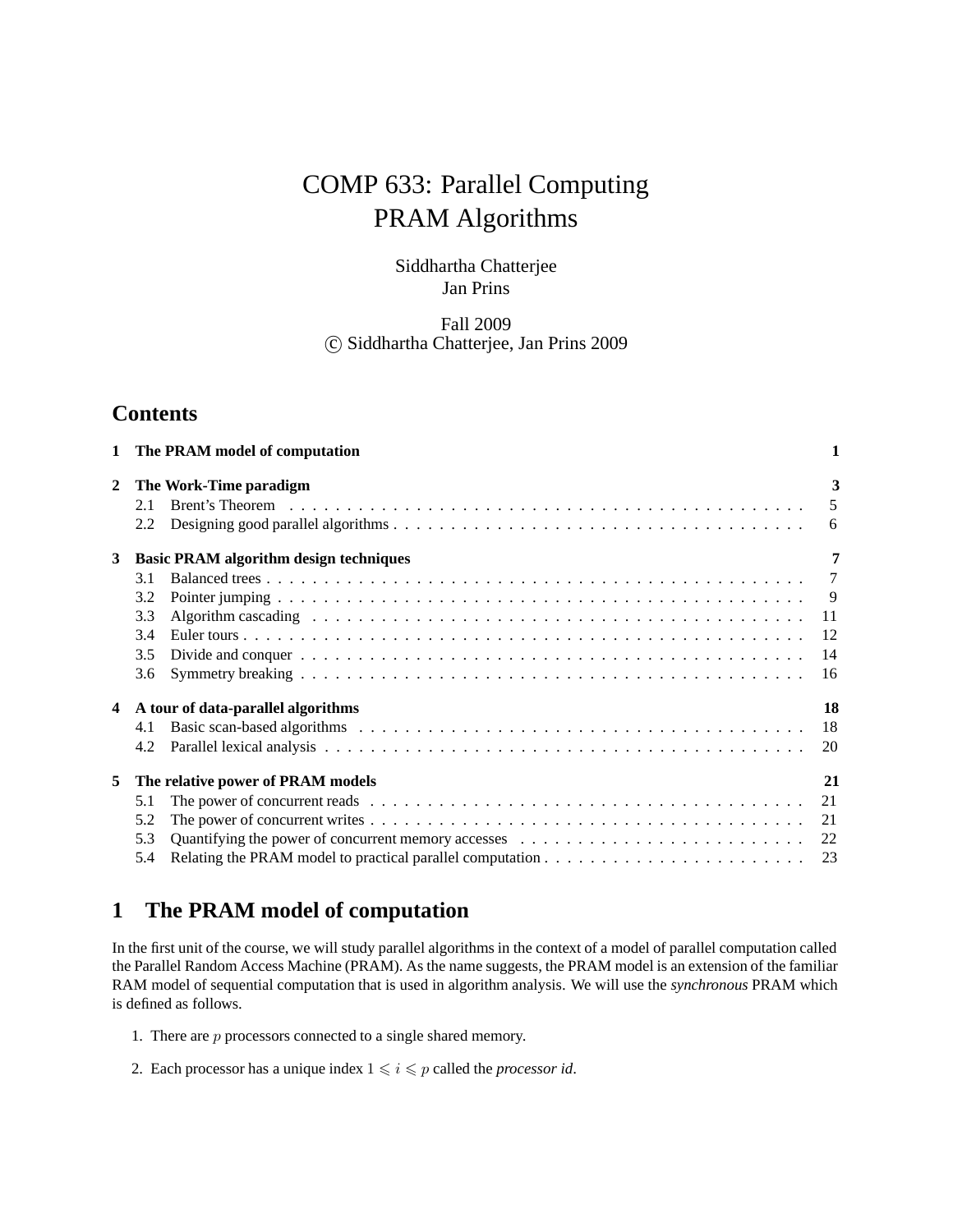- 3. A single program is executed in single-instruction stream, multiple-data stream (SIMD) fashion. Each instruction in the instruction stream is carried out by all processors simultaneously and requires unit time, regardless of the number of processors.
- 4. Each processor has a flag that controls whether it is *active* in the execution of an instruction. Inactive processors do not participate in the execution of instructions, except for instructions that reset the flag.

The processor id can be used to distinguish processor behavior while executing the common program. For example, each processor can use its processor id to form a distinct address in the shared memory from which to read a value. A sequence of instructions can be conditionally executed by a subset of processors. The condition is evaluated by all processors and is used to set the processor active flags. Only active processors carry out the instructions that follow. At the end of the sequence the flags are reset so that execution is resumed by all processors.

The operation of a synchronous PRAM can result in simultaneous access by multiple processors to the same location in shared memory. There are several variants of our PRAM model, depending on whether such simultaneous access is permitted (concurrent access) or prohibited (exclusive access). As accesses can be *reads* or *writes*, we have the following four possibilities:

- 1. **Exclusive Read Exclusive Write (EREW)**: This PRAM variant does not allow any kind of simultaneous access to a single memory location. All correct programs for such a PRAM must insure that no two processors access a common memory location in the same time unit.
- 2. **Concurrent Read Exclusive Write (CREW)**: This PRAM variant allows concurrent reads but not concurrent writes to shared memory locations. All processors concurrently reading a common memory location obtain the same value.
- 3. **Exclusive Read Concurrent Write (ERCW)**: This PRAM variant allows concurrent writes but not concurrent reads to shared memory locations. This variant is generally not considered independently, but is subsumed within the next variant.
- 4. **Concurrent Read Concurrent Write (CRCW)**: This PRAM variant allows both concurrent reads and concurrent writes to shared memory locations. There are several sub-variants within this variant, depending on how concurrent writes are resolved.
	- (a) **Common CRCW**: This model allows concurrent writes if and only if all the processors are attempting to write the same value (which becomes the value stored).
	- (b) **Arbitrary CRCW**: In this model, a value arbitrarily chosen from the values written to the common memory location is stored.
	- (c) **Priority CRCW**: In this model, the value written by the processor with the minimum processor id writing to the common memory location is stored.
	- (d) **Combining CRCW**: In this model, the value stored is a combination (usually by an associative and commutative operator such as  $+$  or **max**) of the values written.

The different models represent different constraints in algorithm design. They differ not in expressive power but in complexity-theoretic terms. We will consider this issue further in Section 5.

We study PRAM algorithms for several reasons.

- 1. There is a well-developed body of literature on the design of PRAM algorithms and the complexity of such algorithms.
- 2. The PRAM model focuses exclusively on concurrency issues and explicitly ignores issues of synchronization and communication. It thus serves as a baseline model of concurrency. In other words, if you can't get a good parallel algorithm on the PRAM model, you're not going to get a good parallel algorithm in the real world.
- 3. The model is explicit: we have to specify the operations performed at each step, and the scheduling of operations on processors.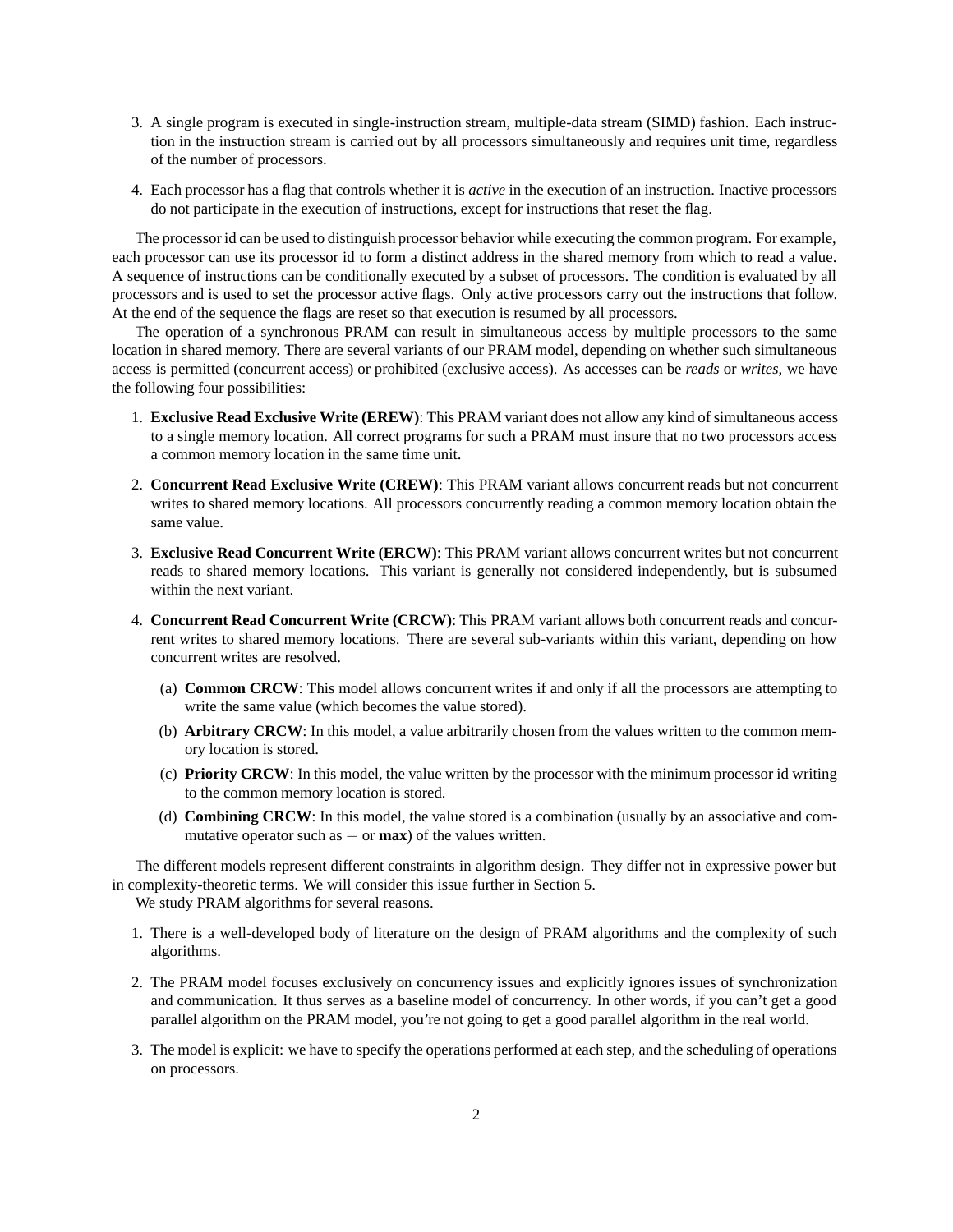4. It is a robust design paradigm. Many algorithms for other models (such as the network model) can be derived directly from PRAM algorithms.

**Digression 1** In the following, we will use the words *vector* and *matrix* to denote the usual linear-algebraic entities, and the word *sequence* for a linear list. We reserve the word *array* for the familiar concrete data structure that is used to implement all of these other kinds of abstract entities. Arrays can in general be multidimensional. The triplet notation  $\ell : h : s$  with  $\ell \le h$  and  $s > 0$  denotes the set  $\{\ell + is \mid 0 \le i \le \lfloor \frac{h-\ell}{s} \rfloor\}$ . If  $s = 1$ , we drop it from the notation. Thus,  $\ell : h = \ell : h : 1$  $\ell : h \equiv \ell$  $\ell : h : 1.$ 

**Example 1 (Vector Sum)** As our first example of a PRAM algorithm, let us compute  $z = v + w$  where v, w, and z are vectors of length  $n$  stored as 1-dimensional arrays in shared memory. We describe a PRAM algorithm by giving the single program executed by all processors. The processor id will generally appear as a program variable i that takes on a different value  $1 \leq i \leq p$  at each processor. So if  $n = p$ , the vector sum program simply consists of the statement  $z[i] \leftarrow v[i] + w[i]$ statement  $z[i] \leftarrow v[i] + w[i]$ .

To permit the problem size n and the number of processors  $p$  to vary independently, we generalize the program as shown in Algorithm 1. Line 4 performs  $p$  simultaneous additions and writes  $p$  consecutive elements of the result into z. The **for** loop is used to apply this basic parallel step to z in successive sections of size p. The conditional in line 3 ensures that the final parallel step performs the correct number of operations, in case  $p$  does not divide  $n$  evenly.

```
Algorithm 1 (Vector sum on a PRAM)
Input: Vectors v[1..n] and w[1..n] in shared memory.
Output: Vector z[1..n] in shared memory.
 1 local integer h
 2 for h = 1 to \lceil n/p \rceil do
  if (h-1)p + i \leq n then<br>\frac{z[(h-1)n+i]}{p} = n4 z[(h-1)p+i] \leftarrow v[(h-1)p+i] + w[(h-1)p+i]5 endif
 6 enddo
```
To simplify the presentation of PRAM programs, we assume that each processor has some local memory or, equivalently, some unique portion of the shared memory, in which processor-private variables such as  $h$  and  $i$  may be kept. We will typically assume that parameters such as n and p are are in this memory as well. Under this assumption, all references to shared memory in Algorithm 1 are exclusive, and the algorithm requires only an EREW PRAM. Algorithm 1 requires on the order of  $\lceil n/p \rceil$  steps to execute, so the concurrent running time  $T_c(n, p) = O(n/p)$ .  $\Box$ 

## **2 The Work-Time paradigm**

The barebones PRAM model is low-level and cumbersome, and writing anything other than trivial algorithms in this model is a nightmare. We will therefore switch to an equivalent but higher-level abstraction called the Work-Time (WT) paradigm to be independent of these details. After discussing this framework, we will present Brent's Theorem, which will allow us to convert a WT algorithm into a PRAM algorithm.

In the PRAM model, algorithms are presented as a program to be executed by all the processors; in each step an operation is performed simultaneously by all active processors. In the WT model, each step may contain an arbitrary number of operations to be performed simultaneously, and the scheduling of these operations over processors is left implicit. In our algorithmic notation, we will use the **forall** construct to denote such concurrent operations, and we drop explicit mention of the processor id and  $p$ , the number of processors. In fact the **forall** construct is the only construct that distinguishes a WT algorithm from a sequential algorithm.

We associate two complexity measures parameterized in the problem size  $n$  with the WT description of an algorithm. The *work complexity* of the algorithm, denoted  $W(n)$ , is the total number of operations the algorithm performs.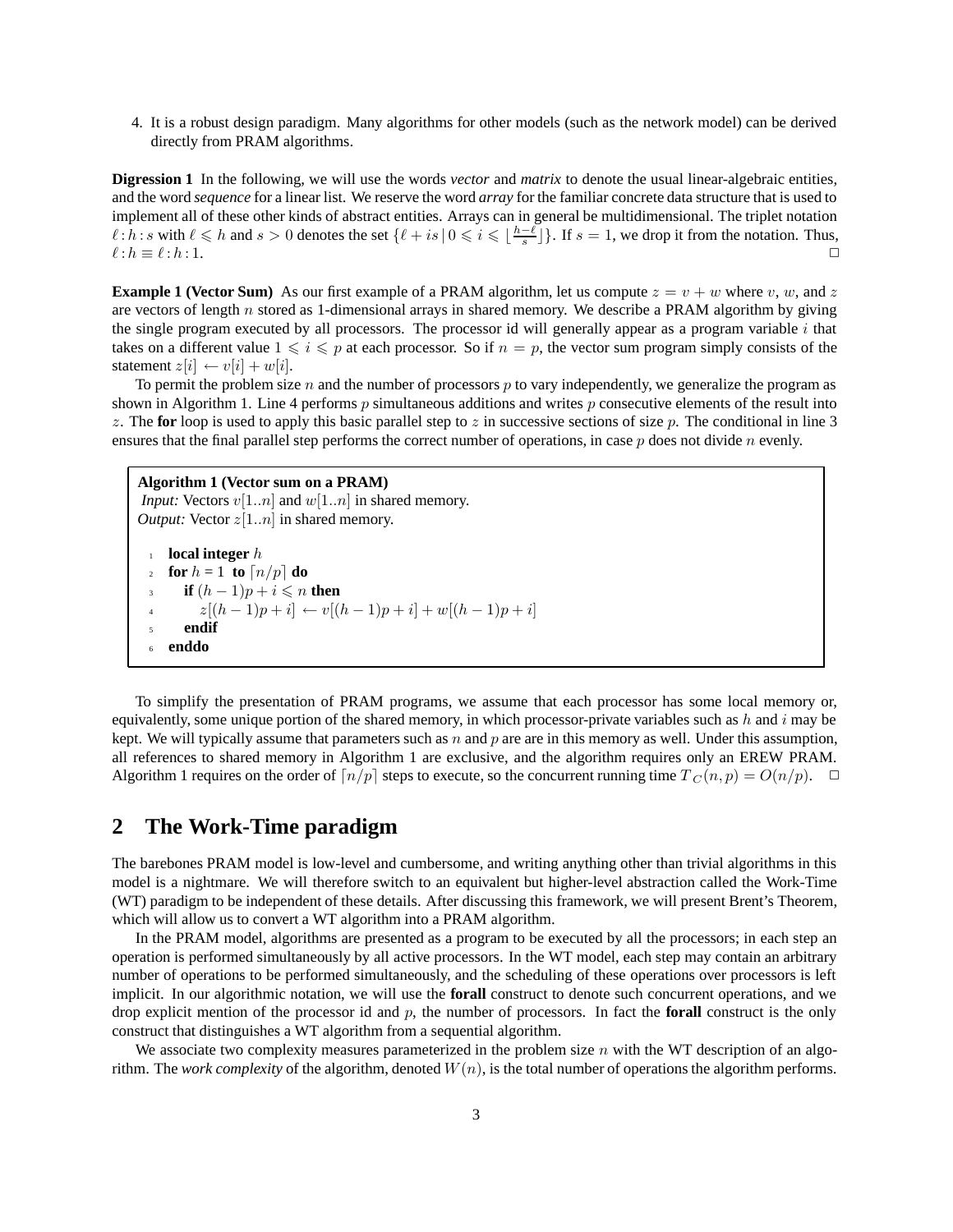In each step, one or more operations are performed simultaneously. The *step complexity* of the algorithm, denoted  $S(n)$ , is the number of steps that the algorithm executes. If  $W_i(n)$  is the number of simultaneous operations at parallel step  $i$ , then

$$
W(n) = \sum_{i=1}^{S(n)} W_i(n).
$$
 (1)

Armed with this notation and definitions, let us examine our second parallel algorithm. We are given a sequence  $a$ of  $n = 2^k$  elements of some type T in shared memory, and a binary associative operator  $\bigoplus$  :  $T \times T \to T$ . Associativity implies that  $(a \oplus b) \oplus c = a \oplus (b \oplus c)$  for all elements a, b, and c. Examples of such an operator on primitive types include addition, multiplication, maximum, minimum, boolean AND, boolean OR, and string concatenation. More complex operators can be built for structured and recursive data types. We want to compute the quantity  $S =$  $\bigoplus_{i=1}^{n} a_i \equiv a_1 \oplus \cdots \oplus a_n$ , again in shared memory. This operation is also called **reduction**.

```
Algorithm 2 (Sequence reduction, WT description)
Input: Sequence a with n = 2^k elements of type T, binary associative operator \oplus : T \times T \to T.
Output: S = \bigoplus_{i=1}^{n} a_i.
      T REDUCE(sequence\langle T \rangle a, \oplus : T \times T \rightarrow T)
  T B[1..n]<br>
forall i \inforall i \in 1 : n do
         B[i] \leftarrow a_i4 enddo
      for h = 1 to k do
         forall i \in 1 : n/2^h do
            B[i] \leftarrow B[2i-1] \oplus B[2i]8 enddo
      9 enddo
 10 S ← B[1]<br>11 return S
      return S
```
The WT program above is a high-level description of the algorithm—there are no references to processor ids. Also note that it contains both serial and concurrent operations. In particular, the final assignment in line 10 is to be performed by a single processor (since it is not contained in a **forall** construct), and the loop in line 5 is a serial **for**loop. A couple of subtleties of this algorithm are worth emphasizing. First, in line 7, all instances of the expression on the right hand side must be evaluated before any of the assignments are performed. Second, the additions are performed in a different order than in the sequential program. (Verify this.) Our assumption of the associativity of addition is critical to insure the correctness of the result.

Let us determine  $S(n)$  and  $W(n)$  for of Algorithm 2. Both are determined inductively from the structure of the program. In the following, subscripts refer to lines in the program.

$$
S_{2-4}(n) = \Theta(1)
$$
  
\n
$$
S_{6-8}(n) = \Theta(1)
$$
  
\n
$$
S_{5-9}(n) = kS_{6-8}(n) = \Theta(\lg n)
$$
  
\n
$$
S_{10}(n) = \Theta(1)
$$
  
\n
$$
S(n) = S_{2-4}(n) + S_{5-9}(n) + S_{10}(n) = \Theta(\lg n)
$$
  
\n
$$
W_{5-9}(n) = \sum_{h=1}^{k} W_{6-8}(n, h) = \Theta(n)
$$
  
\n
$$
W_{10}(n) = \Theta(1)
$$
  
\n
$$
W_{10}(n) = \Theta(1)
$$
  
\n
$$
W_{10}(n) = \Theta(1)
$$
  
\n
$$
W_{2-4}(n) + W_{5-9}(n) + W_{10}(n) = \Theta(n)
$$

It is reassuring to see that the total amount of work done by the parallel algorithm is (asymptotically) the same as that performed by an optimal sequential algorithm. The benefit of parallelism is the reduction in the number of steps.

We extend the PRAM classification for simultaneous memory references to the WT model. The algorithm above specifies only exclusive read and write operations to the shared memory, and hence requires only an EREW execution model.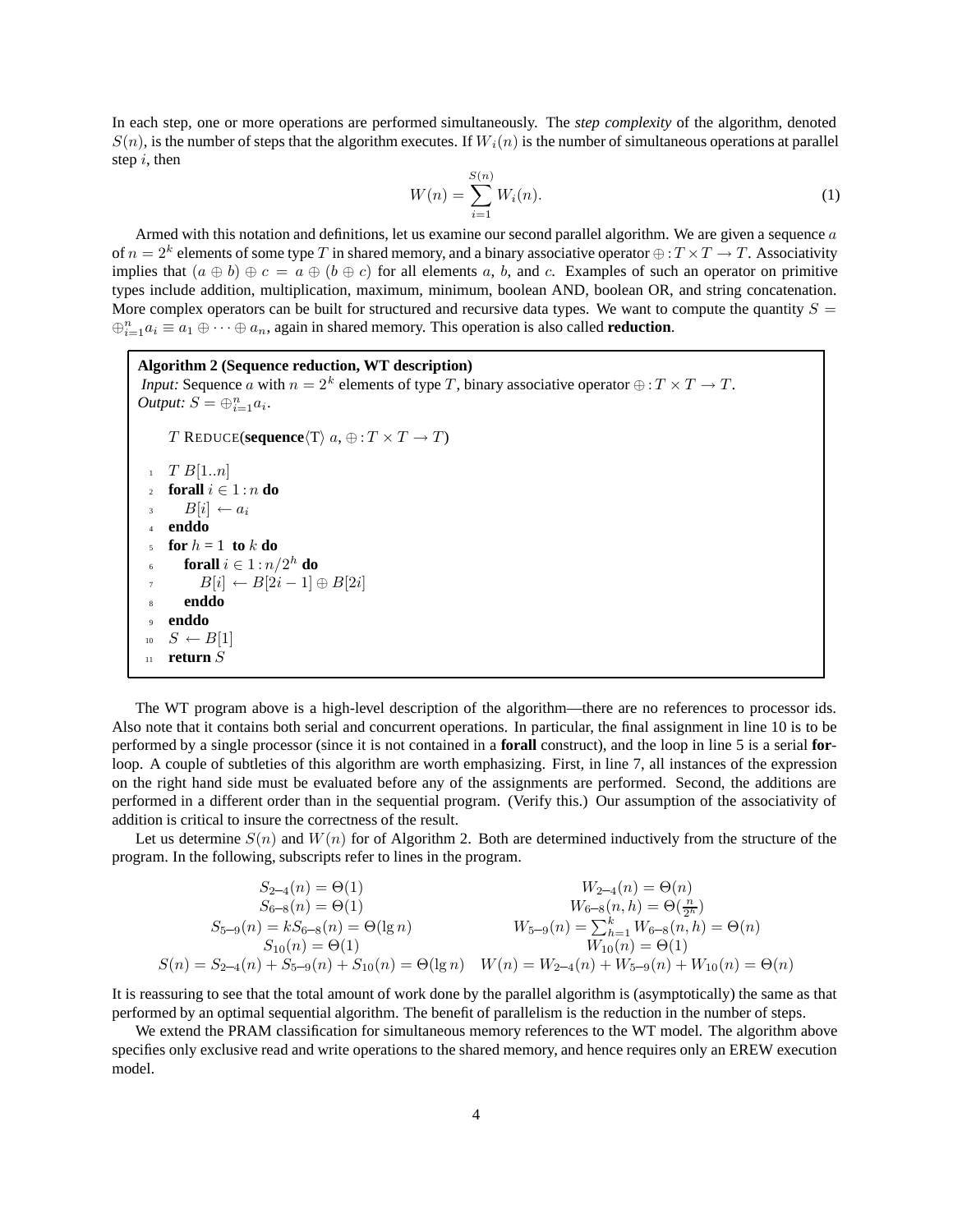#### **2.1 Brent's Theorem**

The following theorem, due to Brent, relates the work and time complexities of a parallel algorithm described in the WT formalism to its running time on a *p*-processor PRAM.

**Theorem 1 (Brent 1974)** *A WT algorithm with step complexity* <sup>S</sup>(n) *and work complexity* <sup>W</sup>(n) *can be simulated on a p-processor PRAM in no more than*  $\lfloor \frac{W(n)}{p} \rfloor + S(n)$  *parallel steps.* 

**Proof:** For each time step *i*, for  $1 \le i \le S(n)$ , let  $W_i(n)$  be the number of operations in that step. We simulate each step of the WT algorithm on a *p*-processor PRAM in  $\lceil \frac{W_i(n)}{p} \rceil$  parallel steps, by scheduling **Proof:** For each time step i, for  $1 \leq i \leq S(n)$ , let  $W_i(n)$  be the number of operations in that step. We simulate each  $W_i(n)$  evenly. In this case, we schedule the remaining operations among the smallest-indexed processors. Given this simulation strategy, the time to simulate step  $W_i(n)$  of the WT algorithm will be  $\lceil \frac{W_i(n)}{p} \rceil$  and the total time for a p<br>processor PRAM to simulate the algorithm is processor PRAM to simulate the algorithm is

$$
\sum_{i=1}^{S(n)}\lceil\frac{W_i(n)}{p}\rceil\leqslant \sum_{i=1}^{S(n)}(\lfloor\frac{W_i(n)}{p}\rfloor+1)\leqslant \lfloor\frac{W(n)}{p}\rfloor+S(n).
$$

There are a number of complications that our simple sketch of the simulation strategy does not address. For example, to preserve the semantics of the **forall** construct, we should generally not update any element of the left-hand side of a WT assignment until we have evaluated all the values of the right-hand side expression. This can be accomplished by the introduction of a temporary result that is subsequently copied into the left hand side.  $\Box$ 

Let us revisit the sequence reduction example, and try to write the barebones PRAM algorithm for a  $p$ -processor PRAM, following the simulation strategy described. Each **forall** construct of Algorithm 2 is simulated using a sequential **for** loop with a body that applies up to p operations of the **forall** body at a time.

**Algorithm 3 (Sequence reduction, PRAM description)** *Input:* Sequence a with  $n = 2^k$  elements of type T, binary associative operator  $\oplus$  :  $T \times T \to T$ , and processor id i. *Output:*  $S = \bigoplus_{i=1}^{n} a_i$ . T PRAM-REDUCE(**sequence** $\langle T \rangle$   $a, \oplus : T \times T \rightarrow T$ )  $T B[1..n]$ <br>2 **local inter-2 local integer**  $h, j, \ell$ 3 **for**  $\ell = 1$  **to**  $\lceil n/p \rceil$  **do if**  $(\ell - 1)p + i \leq n$  then<br> $B[(\ell - 1)p + i] \leftarrow a_{\ell}$  $\begin{array}{ll} \text{5} & B[(\ell-1)p+i] \leftarrow a_{(\ell-1)p+i} \ \text{5} & \text{endif} \end{array}$ <sup>6</sup> **endif** <sup>7</sup> **enddo** 8 **for**  $h = 1$  **to** k **do for**  $\ell = 1$  **to**  $\lceil \frac{n/2^h}{p} \rceil$  **do** 10  $j \leftarrow (\ell - 1)p + i$ <br>
if  $j \leq p/2^h$  then if  $j \leq n/2^h$  **then**<br> $B[i] \leftarrow B[i]$ 12  $B[j] \leftarrow B[2j-1] \oplus B[2j]$ <br>13 **endif** <sup>13</sup> **endif** <sup>14</sup> **enddo** <sup>15</sup> **enddo**  $\begin{array}{ll} \n\text{if } i = 1 \text{ then} \\
\text{if } S \leftarrow B[1]\n\end{array}$ 17  $S \leftarrow B[1]$ <br>18 **endif** <sup>18</sup> **endif** <sup>19</sup> **return** S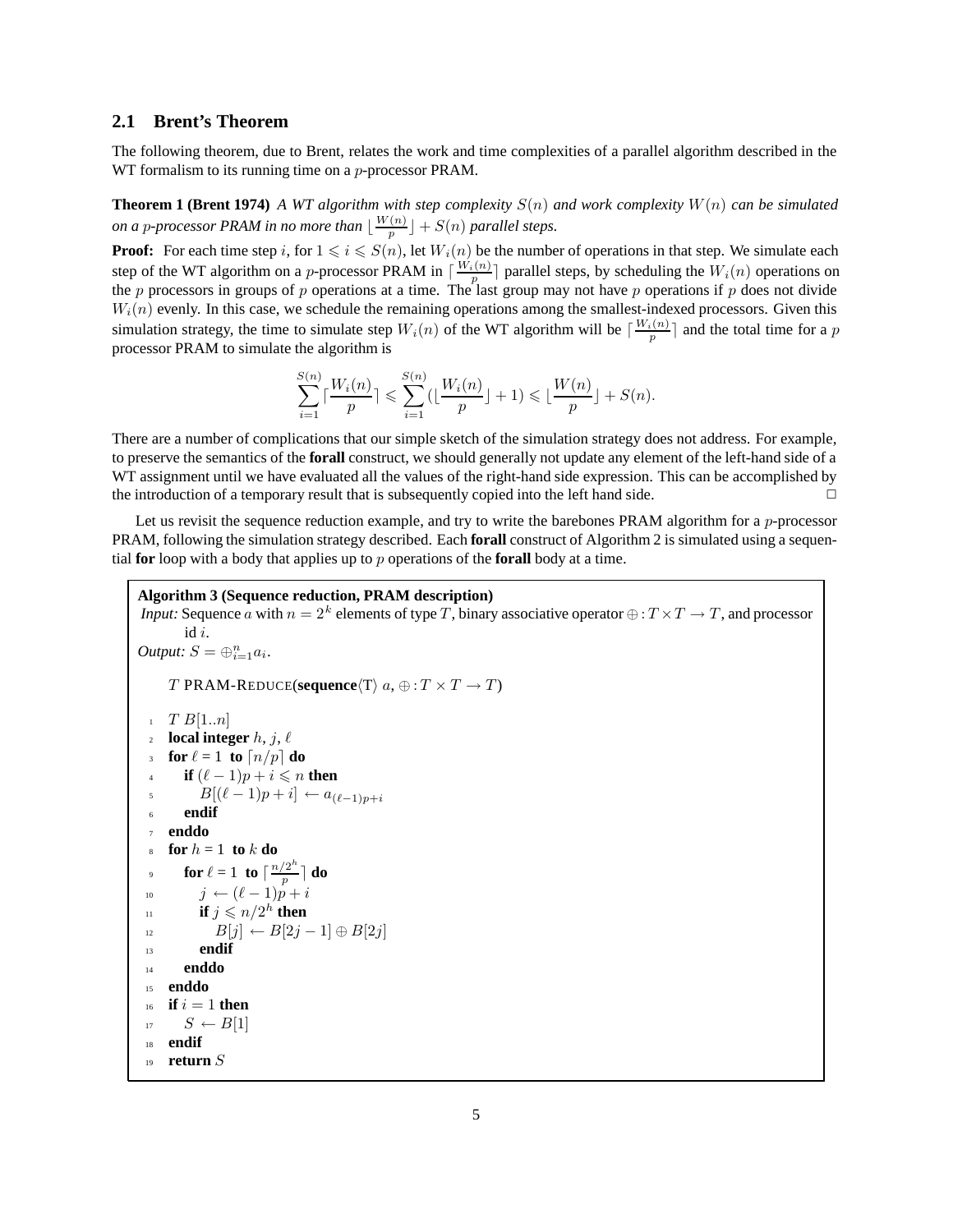The concurrent running time of Algorithm 3 can be analyzed by counting the number of executions of the loop **bodies** 

$$
T_C(n, p) = \lceil \frac{n}{p} \rceil \Theta(1) + \sum_{h=1}^k \lceil \frac{n/2^h}{p} \rceil \Theta(1) + \Theta(1) = O(\frac{n}{p} + \lg n)
$$

This is the bound provided by Brent's theorem for the simulation of Algorithm 2 with a  $p$  processor PRAM. To verify that the bound is tight, consider the summation above in the case that  $p > n$  or the case that p is odd. With some minor assumptions, the simulation preserves the shared-memory access model, so that, for example, an EREW algorithm in the WT framework can be simulated using an EREW PRAM.

#### **2.2 Designing good parallel algorithms**

PRAM algorithms have a time complexity in which both problem size and the number of processors are parameters. Given a PRAM algorithm with running time  $T_C(n, p)$ , let  $T_S(n)$  be the optimal (or best known) sequential time complexity for the problem. We define the **speedup**

$$
\mathcal{SP}(n, p) = \frac{T_S(n)}{T_C(n, p)}
$$
\n(2)

as the factor of improvement in the running time due to parallel execution. The best speedup we can hope to achieve (for a deterministic algorithm) is  $\Theta(p)$  when using p processors. An asymptotically greater speedup would contradict the assumption that our sequential time complexity was optimal, since a faster sequential algorithm could be constructed by sequential simulation of our PRAM algorithm.

Parallel algorithms in the WT framework are characterized by the single-parameter step and work complexity measures. The work complexity  $W(n)$  is the most critical measure. By Brent's Theorem, we can simulate a WT algorithm on a p-processor PRAM in time

$$
T_C(n, p) = O(\frac{W(n)}{p} + S(n)).
$$
\n(3)

If  $W(n)$  asymptotically dominates  $T_S(n)$ , then we can see that with a fixed number of processors p, increasing problem size decreases the speedup, *i.e.*

$$
\lim_{n \to \infty} \mathcal{SP}(n, p) = \lim_{n \to \infty} \frac{T_S(n)}{\lfloor \frac{W(n)}{p} \rfloor + S(n)} = 0
$$

Since scaling of  $p$  has hard limits in many real settings, we will want to construct parallel WT algorithms for which  $W(n) = \Theta(T_S(n))$ . Such algorithms are called **work-efficient**.

The second objective is to minimize step complexity  $S(n)$ . By Brent's Theorem, we can simulate a work-efficient WT algorithm on a *p*-processor PRAM in time

$$
T_C(n, p) = O(\frac{T_S(n)}{p} + S(n)).
$$
\n(4)

Thus, the speedup achieved on the p-processor PRAM is

$$
SP(n,p) = \Omega\left(\frac{T_S(n)}{\frac{T_S(n)}{p} + S(n)}\right) = \Omega\left(\frac{pT_S(n)}{T_S(n) + pS(n)}\right). \tag{5}
$$

Thus,  $\mathcal{SP}(n, p)$  will be  $\Theta(p)$  (asymptotically the best we can achieve) as long as

$$
p = O(\frac{T_S(n)}{S(n)}).
$$
\n<sup>(6)</sup>

Thus, among two work-efficient parallel algorithms for a problem, the one with the smaller step complexity is more *scalable* in that it maintains optimal speedup over a larger range of processors.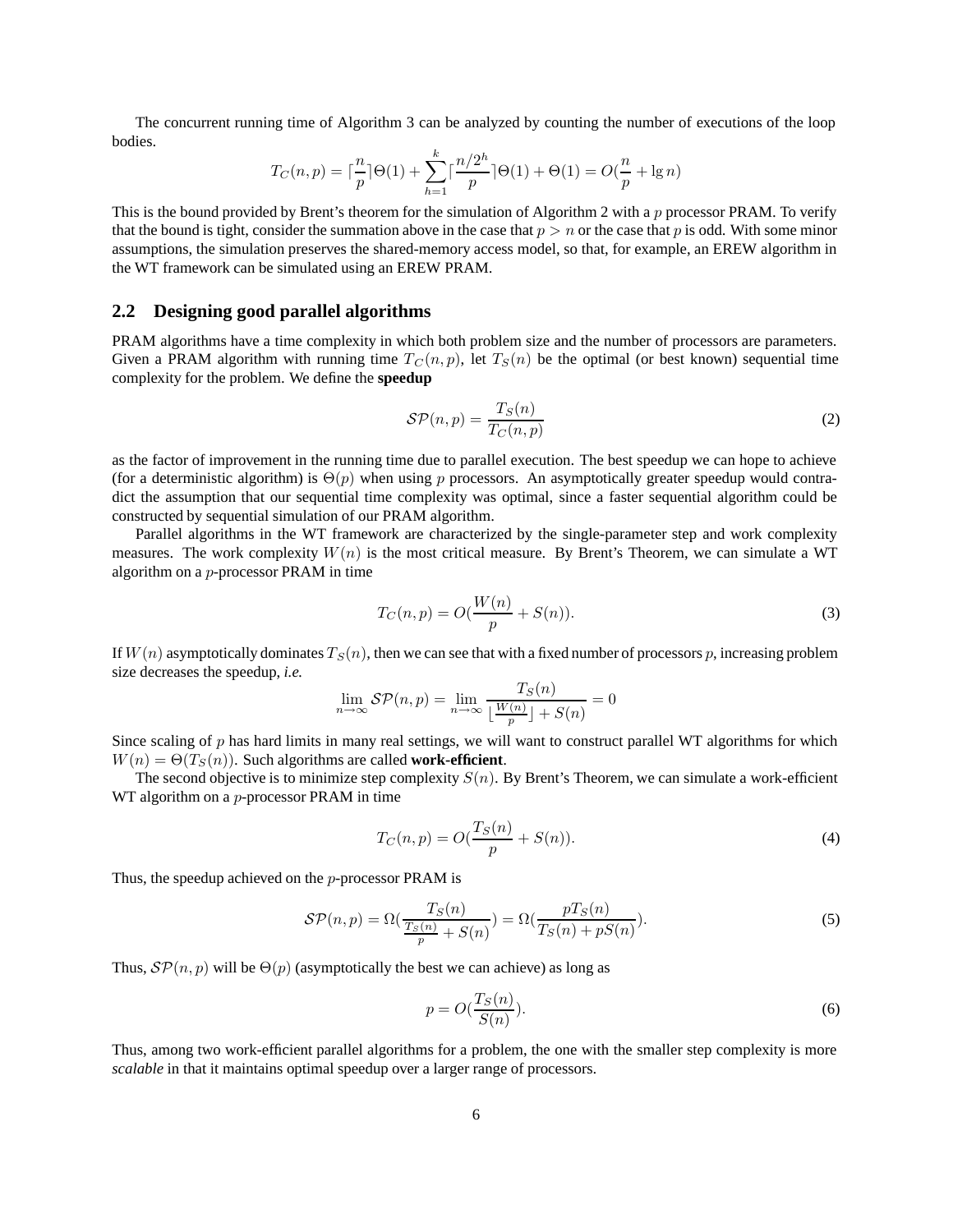## **3 Basic PRAM algorithm design techniques**

We now discuss a variety of algorithm design techniques for PRAMs. As you will see, these techniques can deal with many different kinds of data structures, and often have counterparts in design techniques for sequential algorithms.

#### **3.1 Balanced trees**

One common PRAM algorithm design technique involves building a balanced binary tree on the input data and sweeping this tree to and from the root. This "tree" is not an actual data structure but rather a concept in our head, often realized as a recursion tree. We have already seen a use of this technique in the array summation example. This technique is widely applicable. It is used to construct work-efficient parallel algorithms for problems such as prefix sum, broadcast, and array compaction. We will look at the prefix sum case.

In the *prefix sum* problem (also called *parallel prefix* or *scan*), we are given an input sequence  $x = \langle x_1, \ldots, x_n \rangle$  of elements of some type T, and a binary associative operator  $\oplus$  :  $T \times T \to T$ . As output, we are to produce the sequence  $s = \langle s_1, \ldots, s_n \rangle$ , where for  $1 \leq k \leq n$ , we require that  $s_k = \bigoplus_{i=1}^k x_i$ .<br>The sequential time complexity  $T_c(n)$  of the problem is clearly  $\Theta$ 

The sequential time complexity  $T_S(n)$  of the problem is clearly  $\Theta(n)$ : the lower bound follows trivially from the fact that n output elements have to be written, and the upper bound is established by the algorithm that computes  $s_{i+1}$ as  $s_i \oplus x_{i+1}$ . Thus, our goal is to produce a parallel algorithm with work complexity  $\Theta(n)$ . We will do this using the balanced tree technique. Our WT algorithm will be different from previous ones in that it is recursive. As usual, we will assume that  $n = 2<sup>k</sup>$  to simplify the presentation.

#### **Algorithm 4 (Prefix sum)**

```
Input: Sequence x of n = 2^k elements of type T, binary associative operator \oplus : T \times T \to T.
Output: Sequence s of n = 2^k elements of type T, with s_k = \bigoplus_{i=1}^k x_i for 1 \leq k \leq n.
```

```
sequence\langle T \rangle SCAN(sequence\langle T \rangle x, \oplus : T \times T \rightarrow T)
```

```
\iint_{2}^{1} n = 1 then<br>\iint_{2}^{1} s_1 \leftarrow r_1s_1 \leftarrow x_13 return s
 4 endif
      forall i \in 1 : n/2 do
          y_i \leftarrow x_{2i-1} \oplus x_{2i}7 enddo
 \langle z_1, \ldots, z_{n/2} \rangle ← SCAN(\langle y_1, \ldots, y_{n/2} \rangle, ⊕)
9 forall i \in 1 : n do<br>if even(i) then
          if even(i) then
11 s_i \leftarrow z_{i/2}12 elsif i = 1 then<br>
13 s_1 \leftarrow x_1s_1 \leftarrow x_114 else
15 s_i \leftarrow z_{(i-1)/2} \oplus x_i16 endif
17 enddo
18 return s
```
Figure 1 illustrates the data flow of Algorithm 4.

**Theorem 2** *Algorithm 4 correctly computes the prefix sum of the sequence* x *with step complexity*  $\Theta(\lg n)$  *and work complexity* Θ(n)*.*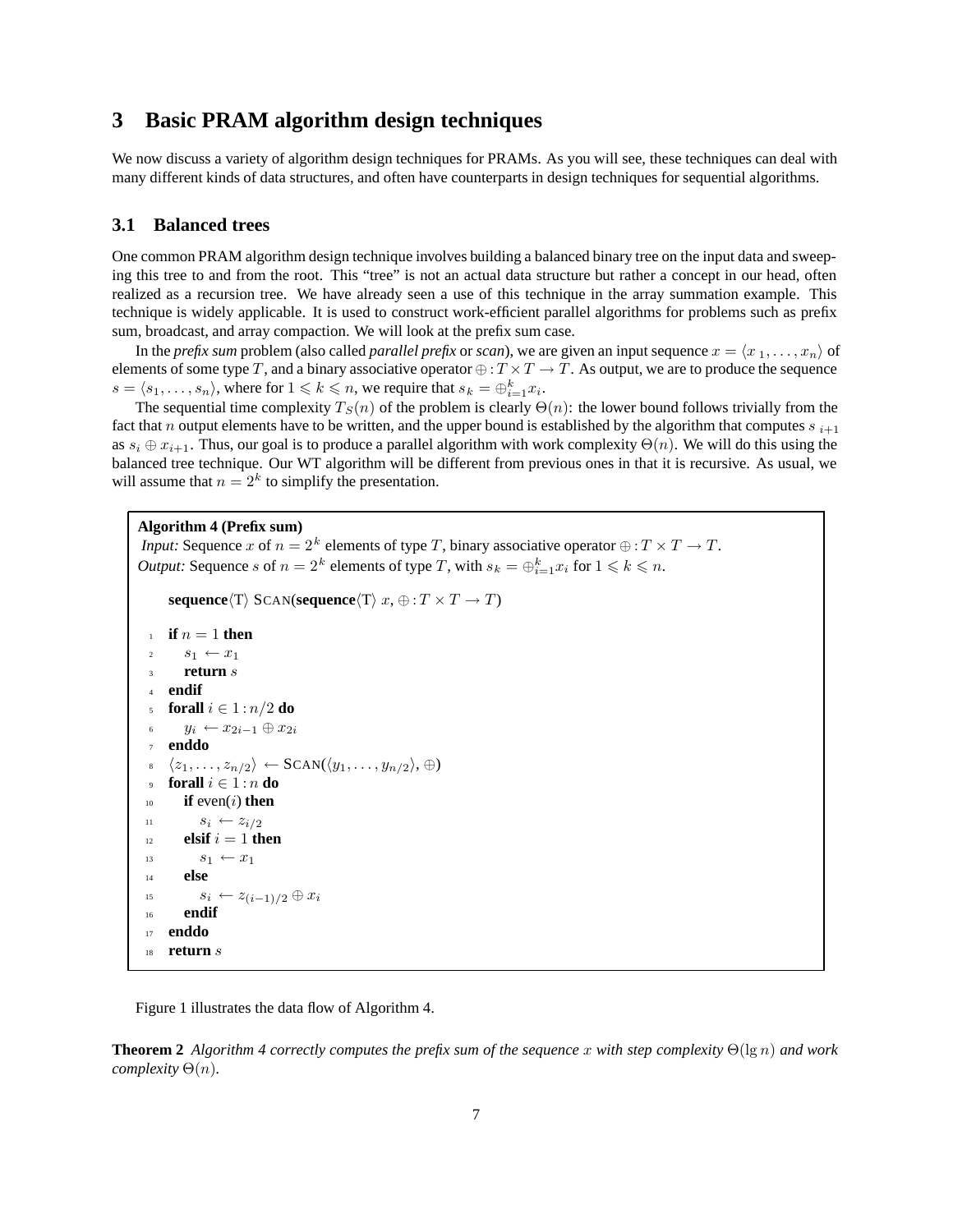

Figure 1: Data flow in Algorithm 4 for an example input of eight elements.

**Proof:** The correctness of the algorithm is a simple induction on  $k = \lg n$ . The base case is  $k = 0$ , which is correct by line 2. Now assume the correctness for inputs of size  $2^k$ , and consider an input of size  $2^{k+1}$ . By the induction hypothesis,  $z = SCAN(y, \oplus)$  computed in line 8 is correct. Thus,  $z_i = y_1 \oplus \cdots \oplus y_i = x_1 \oplus \cdots \oplus x_{2i}$ . Now consider the three possibilities for  $s_i$ . If  $i = 2j$  is even (line 11), then  $s_i = z_j = x_1 \oplus \cdots \oplus x_{2j} = x_1 \oplus \cdots \oplus x_i$ . If  $i = 1$ (line 13), then  $s_1 = x_1$ . Finally, if  $i = 2j + 1$  is odd (line 15), then  $s_i = z_j \oplus x_i = x_1 \oplus \cdots \oplus x_{i-1} \oplus x_i$ . These three cases are exhaustive, thus establishing the correctness of the algorithm.

To establish the resource bounds, we note that the step and work complexities satisfy the following recurrences.

$$
S(n) = S(n/2) + \Theta(1) \tag{7}
$$

$$
W(n) = W(n/2) + \Theta(n) \tag{8}
$$

These are standard recurrences that solve to  $S(n) = \Theta(\lg n)$  and  $W(n) = \Theta(n)$ .

Thus we have a work-efficient parallel algorithm that can run on an EREW PRAM. It can maintain optimal speedup with  $O(\frac{n}{\lg n})$  processors.

Why is the minimal PRAM model EREW when there appears to be a concurrent read of values in  $z[1:n/2 - 1]$ (as suggested by Figure 1)? It is true that each of these values must be read twice, but these reads can be serialized without changing the asymptotic complexity of the algorithm. In fact, since the reads occur on different branches of the conditional (lines 11 and 15), they *will* be serialized in execution under the synchronous PRAM model. In the next section, we will see an example where more than a constant number of processors are trying to read a common value, making the minimal PRAM model CREW.

We can define two variants of the scan operation: *inclusive* (as above) and *exclusive*. For the exclusive scan, we require that the operator  $\oplus$  have an identity element I. (This means that  $x \oplus I = I \oplus x = x$  for all elements x.) The exclusive scan is then defined as follows: if t is the output sequence, then  $t_1 = I$  and  $t_k = x_1 \oplus \cdots \oplus x_{k-1}$  for  $1 < k \le n$ . It is clear that we can obtain the inclusive scan from the exclusive scan by the relation  $s_k = t_k \oplus x_k$ .<br>Going in the other direction, observe that for  $k > 1$ ,  $t_k = s_{k+1}$  and  $t_k = I$ Going in the other direction, observe that for  $k > 1$ ,  $t_k = s_{k-1}$  and  $t_1 = I$ .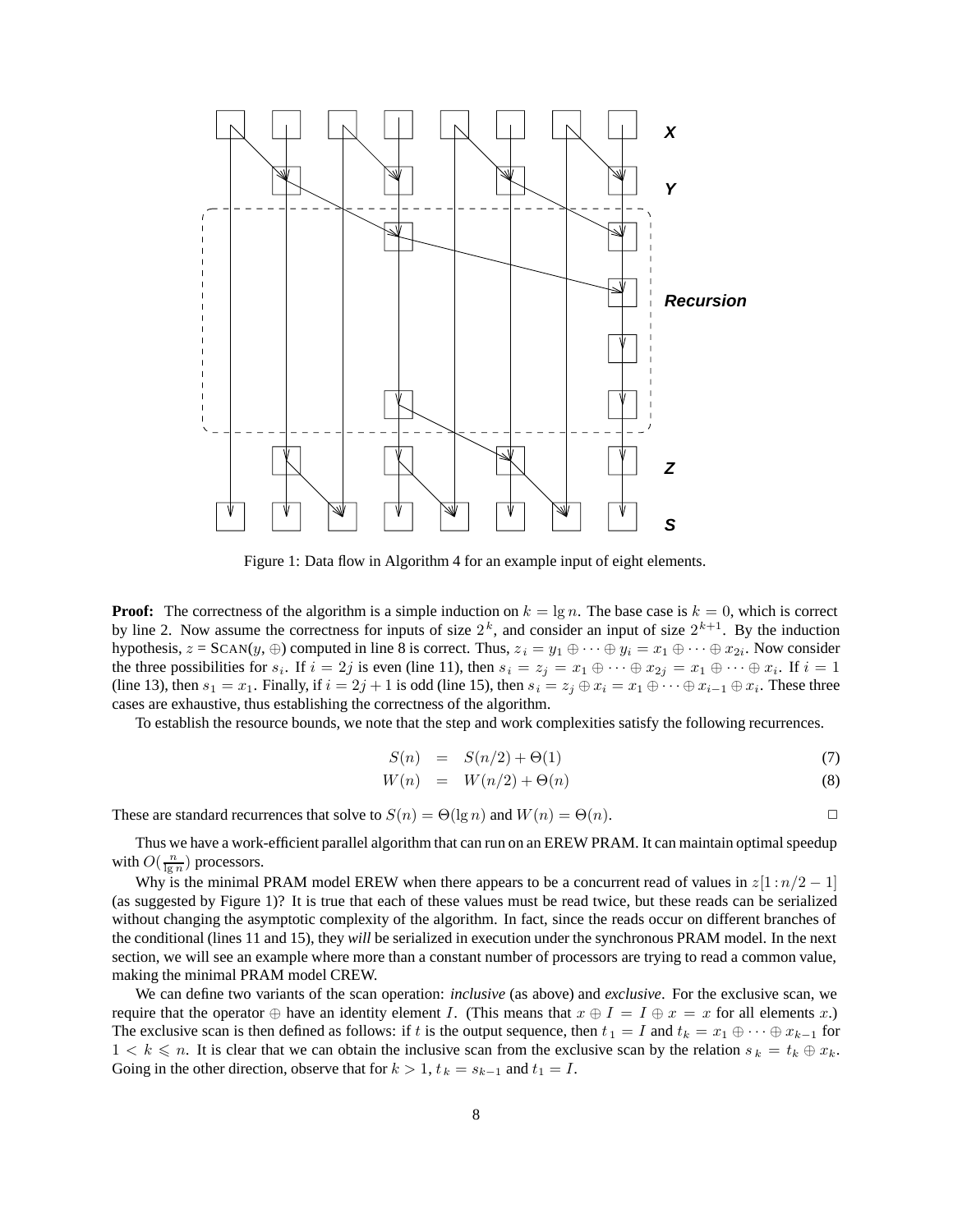Finally, what do we do if  $n \neq 2^k$ ? If  $2^k < n < 2^{k+1}$ , we can simply *pad* the input to size  $2^{k+1}$ , use Algorithm 4, and discard the extra values. Since this does not increase the problem size by more than a factor of two, we maintain the asymptotic complexity.

#### **3.2 Pointer jumping**

The technique of *pointer jumping* (or *pointer doubling*) allows fast parallel processing of linked data structures such as lists and trees. We will usually draw trees with edges directed from children to parents (as we do in representing disjoint sets, for example). Recall that a rooted directed tree T is a directed graph with a special root vertex  $r$  such that the outdegree of the root is zero, while the outdegree of all other vertices is one, and there exists a directed path from each non-root vertex to the root vertex. Our example problem will be to find all the roots of a forest of directed trees, containing a total of *n* vertices (and at most  $n - 1$  edges).

We will represent the forest using an array P (for "Parent") of n integers, such that  $P[i] = j$  if and only if  $(i, j)$ is an edge in the forest. We will use self-loops to recognize roots, *i.e.*, a vertex i is a root if and only if  $P[i] = i$ . The desired output is an array S, such that  $S[j]$  is the root of the tree containing vertex j, for  $1 \le j \le n$ . A sequential algorithm using depth-first search gives  $T_G(n) = O(n)$ algorithm using depth-first search gives  $T_S(n) = O(n)$ .

#### **Algorithm 5 (Roots of a forest)**

*Input:* A forest on *n* vertices represented by the parent array  $P[1..n]$ . *Output:* An array  $S[1..n]$  giving the root of the tree containing each vertex.

```
forall i \in 1 : n do
       S[i] \leftarrow P[i]1 while S[i] \neq S[S[i]] do<br>S[i] \leftarrow S[S[i]]4 S[i] \leftarrow S[S[i]]5 endwhile
   6 enddo
```
Note again that in line 4 all instances of  $S[S[i]]$  are evaluated before any of the assignments to  $S[i]$  are performed. The pointer  $S[i]$  is the current "successor" of vertex i, and is initially its parent. At each step, the tree distance between vertices i and  $S[i]$  doubles as long as  $S[S[i]]$  is not a root of the forest. Let h be the maximum height of a tree in the forest. Then the correctness of the algorithm can be established by induction on  $h$ . The algorithm runs on a CREW PRAM. All the writes are distinct, but more than a constant number of vertices may read values from a common vertex, as shown in Figure 2. To establish the step and work complexities of the algorithm, we note that the **while**-loop iterates  $\Theta(\lg h)$  times, and each iteration performs  $\Theta(1)$  steps and  $O(n)$  work. Thus,  $S(n) = \Theta(\lg h)$ , and  $W(n) = O(n \lg h)$ . These bounds are weak, but we cannot assert anything stronger without assuming more about the input data. The algorithm is not work-efficient unless h is constant. In particular, for a linked list, the algorithm takes  $\Theta(\lg n)$  steps and  $\Theta(n \lg n)$  work. An interesting exercise is to associate with each vertex i the distance  $d_i$  to its successor measured along the path in the tree, and to modify the algorithm to correctly maintain this quantity. On termination, the  $d_i$  will be the distance of vertex i from the root of its tree.

The algorithm glosses over one important detail: how do we know when to stop iterating the **while**-loop? The first idea is to use a fixed iteration count, as follows. Since the height of the tallest tree has a trivial upper bound of  $n$ , we do not need to repeat the pointer jumping loop more than  $\lg n$  times.

**forall**  $i \in 1:n$  **do**  $S[i] \leftarrow P[i]$ **enddo for**  $k = 1$  **to**  $\lg n$  **do forall**  $i \in 1:n$  **do**  $S[i] \leftarrow S[S[i]]$ **enddo enddo**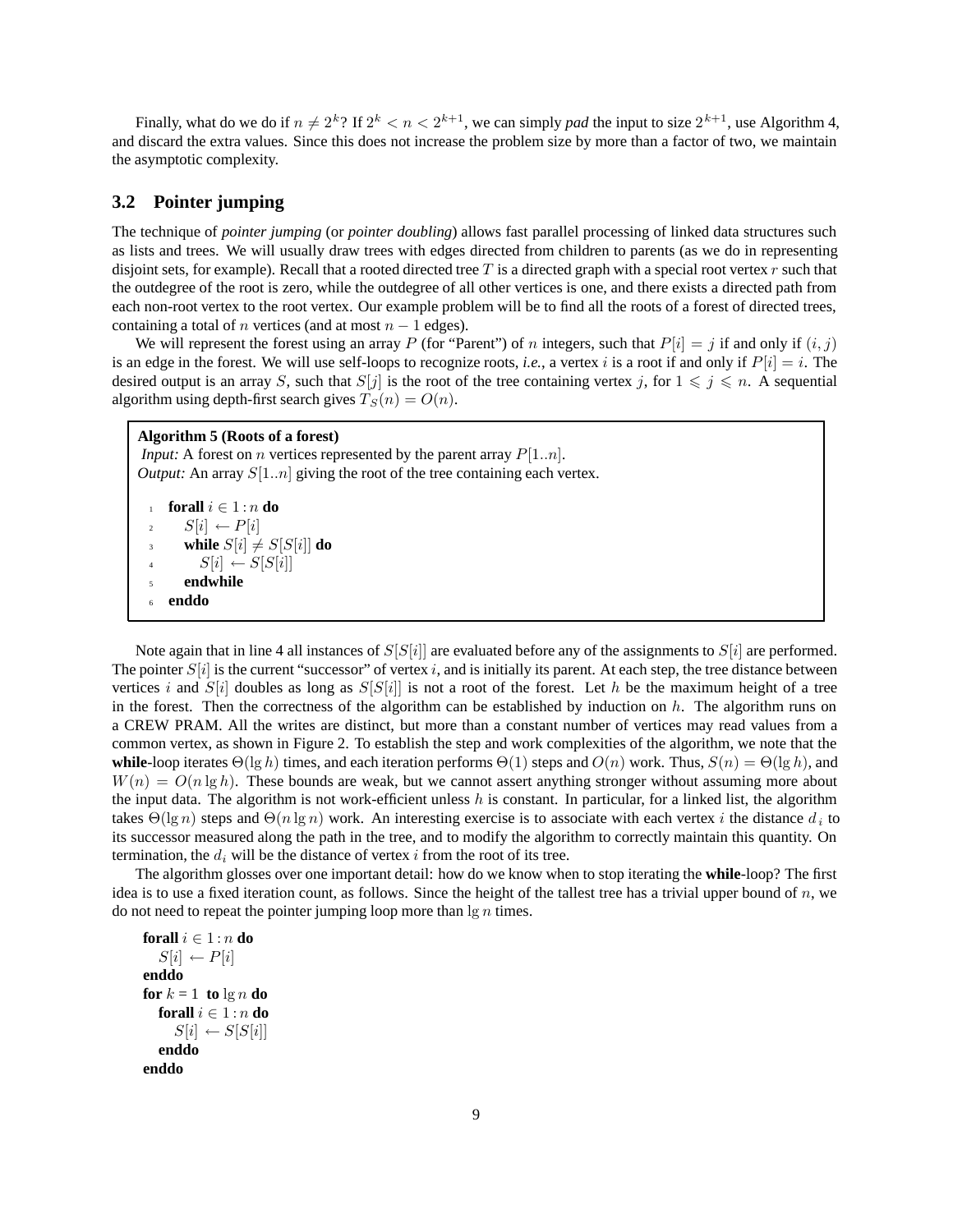

Figure 2: Three iterations of line 4 in Algorithm 5 on a forest with 13 vertices and two trees.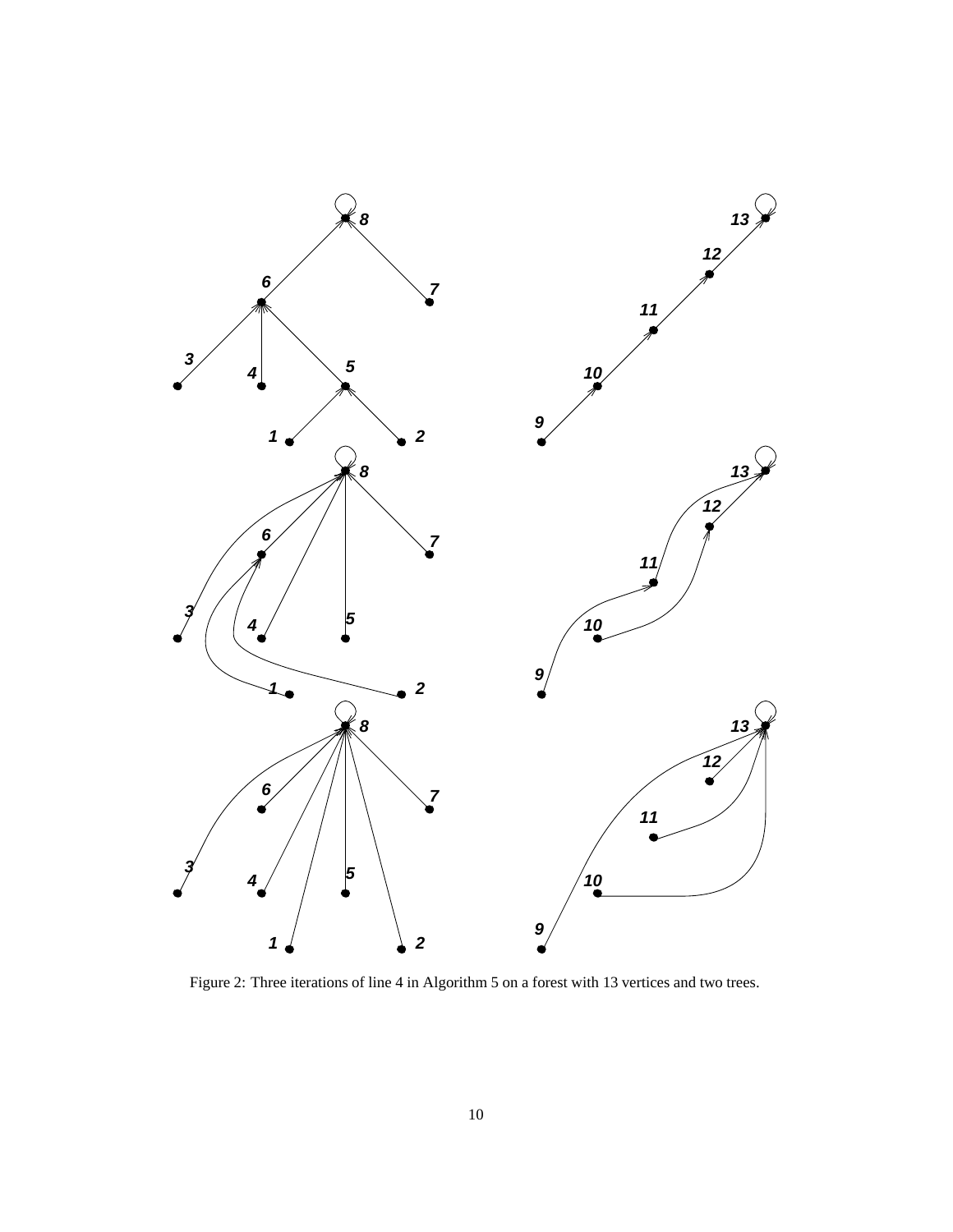This is correct but inefficient, since our forest might consist of many shallow and bushy trees. Its work complexity is  $\Theta(n \lg n)$  instead of  $O(n \lg h)$ , and its step complexity is  $\Theta(\lg n)$  instead of  $O(\lg h)$ . The second idea is an "honest" termination detection algorithm, as follows.

```
forall i \in 1 : n do
    S[i] \leftarrow P[i]enddo
repeat
    forall i \in 1:n do
         S[i] \leftarrow S[S[i]]\overrightarrow{M[i]} \leftarrow \overrightarrow{if} \ \overrightarrow{S[i]} \neq \overrightarrow{S[S[i]]} \ \overrightarrow{then} \ 1 \ \overrightarrow{else} \ 0 \ \overrightarrow{endif}enddo
    t \leftarrow \text{REDUCE}(M, +)until t = 0
```
This approach has the desired work complexity of  $O(n \lg h)$ , but its step complexity is  $O(\lg n \lg h)$ , since we perform an  $O(\lg n)$  step reduction in each of the  $\lg h$  iterations.

In the design of parallel algorithms, minimizing work complexity is most important, hence we would probably favor the use of the honest termination detection in Algorithm 5. However, the basic algorithm, even with this modification, is not fully work efficient. The algorithm can be made work efficient using the techniques presented in the next section; details may be found in JáJá  $\S 3.1$ .

#### **3.3 Algorithm cascading**

Parallel algorithms with suboptimal work complexity should not be dismissed summarily. *Algorithm cascading* is the composition of a work-inefficient (but fast) algorithm with an efficient (but slower or sequential) algorithm to improve the work efficiency. We can sometimes convert a work-inefficient algorithm to a work-efficient algorithm using this technique.

Our example problem to illustrate the method is the following. Given a sequence  $L[1..n]$  of integers in the range 1 : k where  $k = \lg n$ , find how many times each integer in this range occurs in L. That is, compute a histogram  $R[1..k]$ such that for all  $1 \le i \le k$ ,  $R[i]$  records the number of entries in L that have value i.<br>An optimal sequential algorithm for this problem with  $T_G(n) - \Theta(n)$  is the following

An optimal sequential algorithm for this problem with  $T_S(n) = \Theta(n)$  is the following.

 $R[1:k] \leftarrow 0$ **for**  $i = 1$  **to**  $n$  **do**  $R[L[i]] \leftarrow R[L[i]] + 1$ **enddo**

To create a parallel algorithm, we might construct  $C[1..n, 1..k]$  where

$$
C_{i,j} = \begin{cases} 1 & \text{if } L[i] = j \\ 0 & \text{otherwise} \end{cases}
$$

in parallel. Now to find the number of occurrences of j in L, we simply sum column j of C, i.e.  $C[1:n, j]$ . The complete algorithm is

```
forall i \in 1:n, j \in 1:k do
  C[i, j] \leftarrow 0enddo
forall i \in 1:n do
  C[i, L[i]] \leftarrow 1enddo
forall j \in 1 : k do
   R[j] \leftarrow \text{REDUCE}(C[1:n, j], +)enddo
```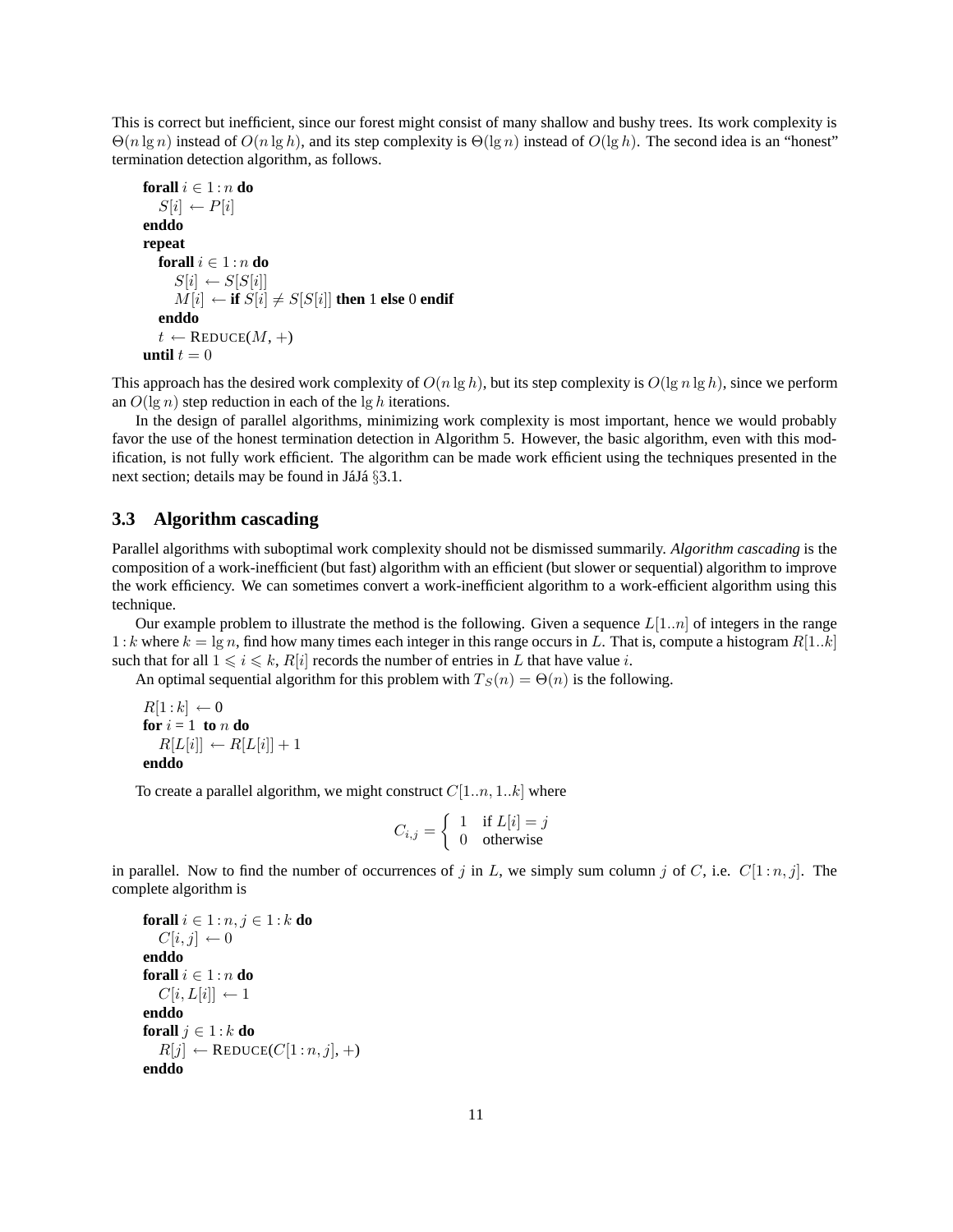The step complexity of this algorithm is  $\Theta(\lg n)$  as a result of the step complexity of the REDUCE operations. The work complexity of the algorithm is  $\Theta(nk) = \Theta(n \lg n)$  as a result of the first and last **forall** constructs. The algorithm is not work efficient because C is too large to initialize and too large to sum up with only  $O(n)$  work.

However, a variant of the efficient sequential algorithm given earlier can create and sum  $k$  successive rows of  $C$  in  $O(k) = O(\lg n)$  (sequential) steps and work. Using  $m = n/\lg n$  parallel applications of this sequential algorithm we can create  $\tilde{C}[1..m, 1..k]$  in  $O(k) = O(\lg n)$  steps and performing a total of  $O(mk) = O(n)$  work. Subsequently we can compute the column sums of  $\hat{C}$  with these same complexity bounds.

**Algorithm 6 (Work-efficient cascaded algorithm for label counting problem)** *Input:* Sequence  $L[1..n]$  with values in the range  $1:k$ *Output:* Sequence  $R[1..k]$  the occurrence counts for the values in  $L$ **integer**  $C[1..m, 1..k]$ **forall**  $i \in 1$  :  $m, j \in 1$  :  $k$  **do**  $\hat{C}[i, j] \leftarrow 0$ <br>4 **enddo** <sup>4</sup> **enddo forall**  $i \in 1$  : m **do** for  $j = 1$  to  $k$  do  $\tilde{C}[i, L[(i-1)k + j]] \leftarrow \hat{C}[i, L[(i-1)k + j]] + 1$ <sup>8</sup> **enddo** <sup>9</sup> **enddo** 10 **forall**  $j \in 1: k$  **do**<br>11  $R[i] \leftarrow$  **REDUC** 11  $R[j]$  ← REDUCE( $\hat{C}[1:m, j]$ , +)<br> **enddo** <sup>12</sup> **enddo**

The cascaded algorithm has  $S(n) = O(\lg n)$  and  $W(n) = O(n)$  hence has been made work efficient without an asymptotic increase in step complexity. The algorithm runs on the EREW PRAM model.

### **3.4 Euler tours**

The *Euler tour* technique is used in various parallel algorithms operating on tree-structured data. The name comes from Euler circuits of directed graphs. Recall that an **Euler circuit** of a directed graph is a directed cycle that traverses each edge exactly once. If we take a tree  $T = (V, E)$  and produce a directed graph  $T' = (V, E')$  by replacing each edge  $(u, v) \in E$  with two directed edges  $(u, v)$  and  $(v, u)$  in  $E'$  then the graph  $T'$  has an Fuler circuit. We c edge  $(u, v) \in E$  with two directed edges  $(u, v)$  and  $(v, u)$  in E', then the graph T' has an Euler circuit. We call a<br>Fuler circuit of T' an **Euler tour** of T. Formally, we specify an Euler tour of T by defining a successor f Euler circuit of T' an **Euler tour** of T. Formally, we specify an Euler tour of T by defining a successor function  $s: E' \to E'$ , such that  $s(e)$  is the edge following edge e in the tour. By defining the successor function appropriately, we can create an Euler tour to enumerate the vertices according to an inorder, preorder or postorder traversal.

For the moment, consider rooted trees. There is a strong link between the Euler tour representation of a tree and a representation of the tree structure as a balanced parenthesis sequence. Recall that every sequence of balanced parentheses has an interpretation as a rooted tree. This representation has the key property that the subsequence representing any subtree is also balanced. The following is a consequence of this property: if  $\oplus$  is a binary associative operator with an inverse, and we place the element e at each left parenthesis and its inverse element  $-e$  at each right parenthesis, then the sum (with respect to  $\oplus$ ) of the elements of any subtree is zero.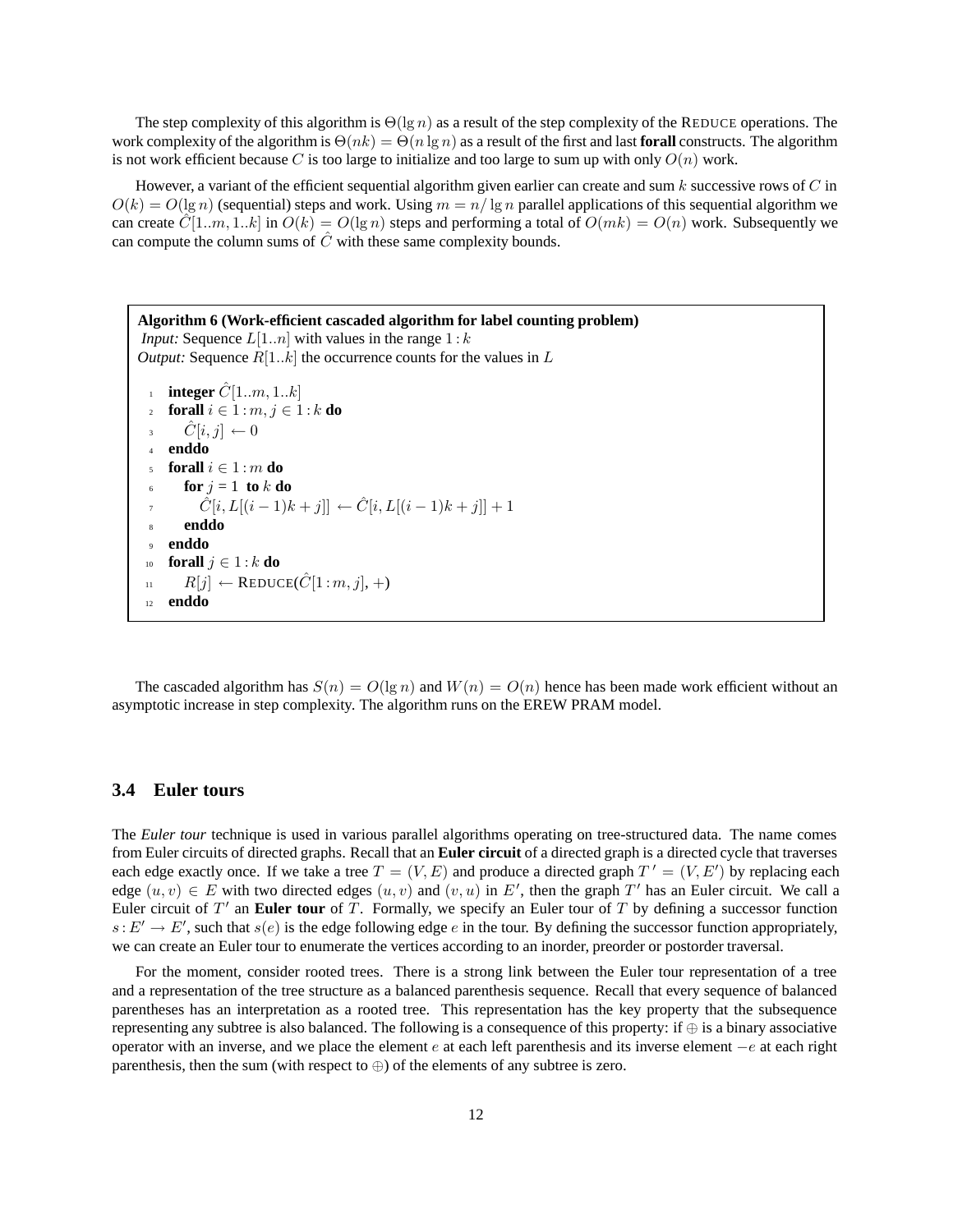

Figure 3: Determining the depth of the vertices of a tree.

#### **Algorithm 7 (Depth of tree vertices)**

*Input:* A rooted tree T on n vertices in Euler tour representation using two arrays  $L[1..n]$  and  $R[1..n]$ . *Output:* The array  $D[1..n]$  containing the depth of each vertex of T.

**i integer**  $A[1..2n]$ <br>*i* **forall**  $i \in 1:n$  **d forall**  $i \in 1 : n$  **do**  $A[L[i]] \leftarrow 1$  $A[R[i]] \leftarrow -1$ <sup>5</sup> **enddo**  $B \leftarrow$  EXCL-SCAN $(A, +)$ forall  $i \in 1 : n$  do  $D[i] \leftarrow B[L[i]]$ <sup>9</sup> **enddo**

Algorithm 7 shows how to use this property to obtain the depth of each vertex in the tree. For this algorithm, the tree T with n vertices is represented as two arrays L and R of length n in shared memory (for left parentheses and right parentheses, respectively). These arrays need to be created from an Euler tour that starts and ends at the root.  $L_i$  is the earliest position in the tour in which vertex i is visited.  $R_i$  is the latest position in the tour in which vertex i is visited.

Figure 3 illustrates the operation of Algorithm 7. The algorithm runs on an EREW PRAM with step complexity  $\Theta(\lg n)$  and work complexity  $\Theta(n)$ .

We now describe how to construct an Euler tour from a pointer-based representation of a tree  $T$ . We assume that the  $2n - 2$  edges of T' are represented as a set of adjacency lists for each vertex and assume further that the adjacency list  $L_u$  for vertex u is circularly linked, as shown in Figure 4. An element v of the list  $L_u$  defines the edge  $(u, v)$ . The symmetric edge  $(v, u)$  is found on list  $L_v$ . We assume that symmetric edges are linked by pointers in both directions (shown as dashed arrows in Figure 4). Thus there are a total of  $2n-2$  edges in the adjacency lists, and we assume that these elements are organized in an array  $E'$  of size  $2n - 2$ .

If we consider the neighbors of vertex u the order in which they appear on  $L_u = (v_0, \ldots, v_{d-1})$ , where d is the degree of vertex u, and we define the successor function as follows:  $s((v_i, u)) = (u, v_{(i+1) \mod d})$ , then we have defined a valid Euler tour of T. (To prove this we have to show that we create a single cycle rather than a set of edge-disjoint cycles. We establish this fact by induction on the number of vertices.)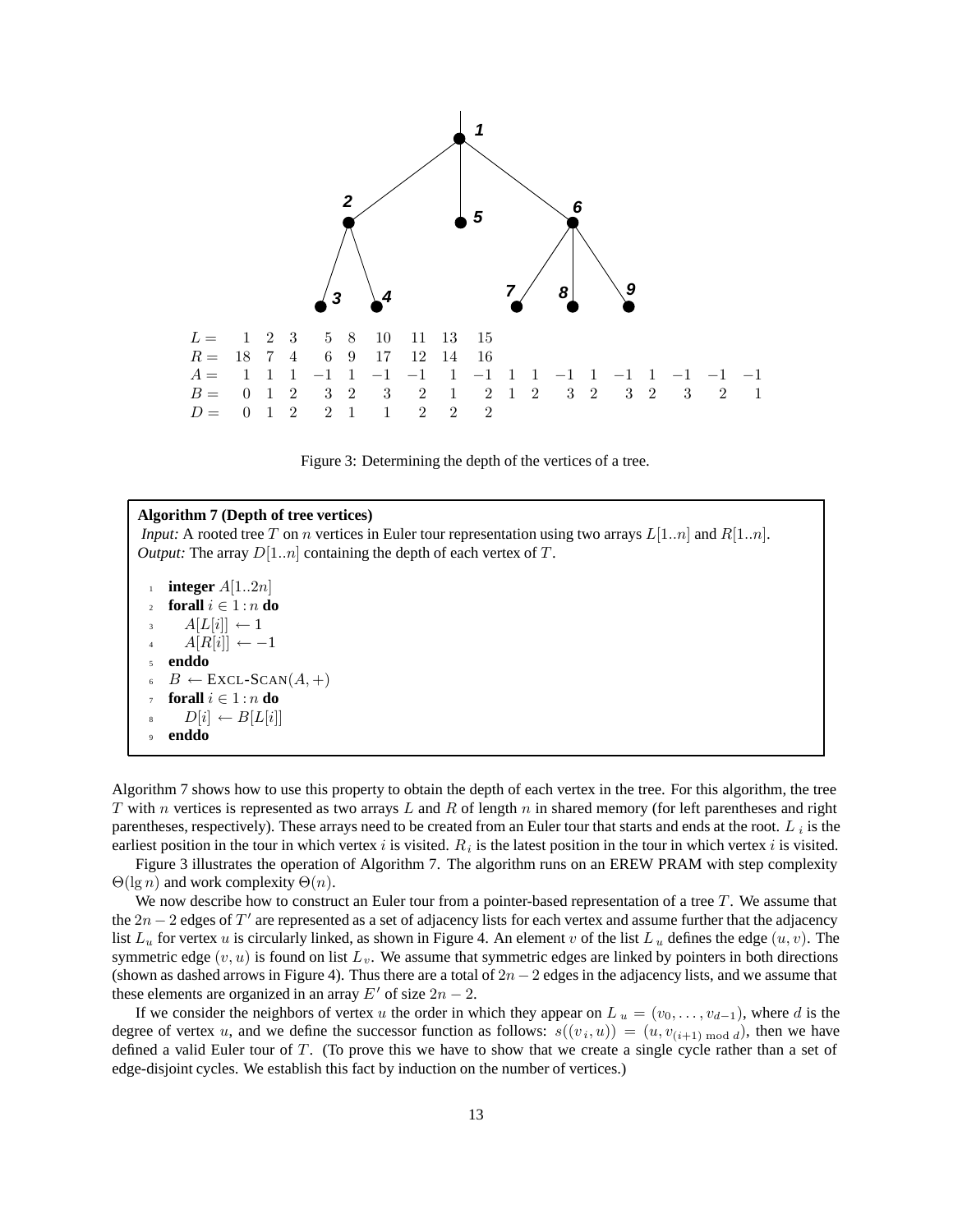

Figure 4: Building the Euler tour representation of a tree from a pointer-based representation.

The successor function can be evaluated in parallel for each edge in  $E'$  by following the symmetric (dashed) pointer and then the adjacency list (solid) pointer. This requires  $\Theta(1)$  steps with  $\Theta(n)$  work complexity, which is work-efficient. Furthermore, since the two pointers followed for each element in  $E'$  are unique, we can do this on an EREW PRAM.

Note that what we have accomplished is to link the edges of  $T'$  into an Euler tour. To create a representation like the  $L$  and  $R$  array used in Algorithm 7, we must do further work.

#### **3.5 Divide and conquer**

The *divide-and-conquer*strategy is the familiar one from sequential computing. It has three steps: dividing the problem into sub-problems, solving the sub-problems recursively, and combining the sub-solutions to produce the solution. As always, the first and third steps are critical.

To illustrate this strategy in a parallel setting, we consider the planar convex hull problem. We are given a set  $S = \{p_1, \ldots, p_n\}$  of points, where each point  $p_i$  is an ordered pair of coordinates  $(x_i, y_i)$ . We further assume that points are sorted by x-coordinate. (If not, this can be done as a preprocessing step with low enough complexity bounds.) We are asked to determine the **convex hull** CH(S), *i.e.*, the smallest convex polygon containing all the points of S, by enumerating the vertices of this polygon in clockwise order. Figure 5 shows an instance of this problem.

The sequential complexity of this problem is  $T_S(n) = \Theta(n \lg n)$ . Any of several well-known algorithms for this problem establishes the upper bound. A reduction from comparison-based sorting establishes the lower bound. See §35.3 of CLR for details.

We first note that  $p_1$  and  $p_n$  belong to CH(S) by virtue of the sortedness of S, and they partition the convex hull into an **upper hull** UH(S) and an **lower hull** LH(S). Without loss of generality, we will show how to compute UH(S).

The division step is simple: we partition S into  $S_1 = \{p_1, \ldots, p_{n/2}\}\$  and  $S_2 = \{p_{n/2+1}, \ldots, p_n\}$ . We then recursively obtain  $UH(S_1) = \langle p_1 = q_1, \ldots, q_s \rangle$  and  $UH(S_2) = \langle r_1, \ldots, r_t = p_n \rangle$ . Assume that for  $n \leq 4$ , we solve the problem by brute force. This gives us the termination condition for the recursion problem by brute force. This gives us the termination condition for the recursion.

The combination step is nontrivial. Let the **upper common tangent** (UCT) be the common tangent to UH( $S_1$ ) and UH(S<sub>2</sub>) such that both UH(S<sub>1</sub>) and UH(S<sub>2</sub>) are below it. Thus, this tangent consists of two points, one each from UH(S<sub>1</sub>) and UH(S<sub>2</sub>). Let UCT(S<sub>1</sub>, S<sub>2</sub>) = ( $q_i, r_j$ ). Assume the existence of an O(lg n) sequential algorithm for determining UCT( $S_1, S_2$ ) (See Preparata and Shamos, Lemma 3.1). Then UH( $S$ ) =  $\langle q_1, \ldots, q_i, r_j, \ldots, r_t \rangle$ , and contains  $(i + t - j + 1)$  points. Given s, t, i, and j, we can obtain UH(S) in  $\Theta(1)$  steps and  $O(n)$  work as follows.

**forall**  $k \in 1 : i + t - j + 1$  **do**  $UH(S)_{k}$  ← **if**  $k \leq i$  **then**  $q_{k}$  **else**  $r_{k+j-i-1}$  **endif**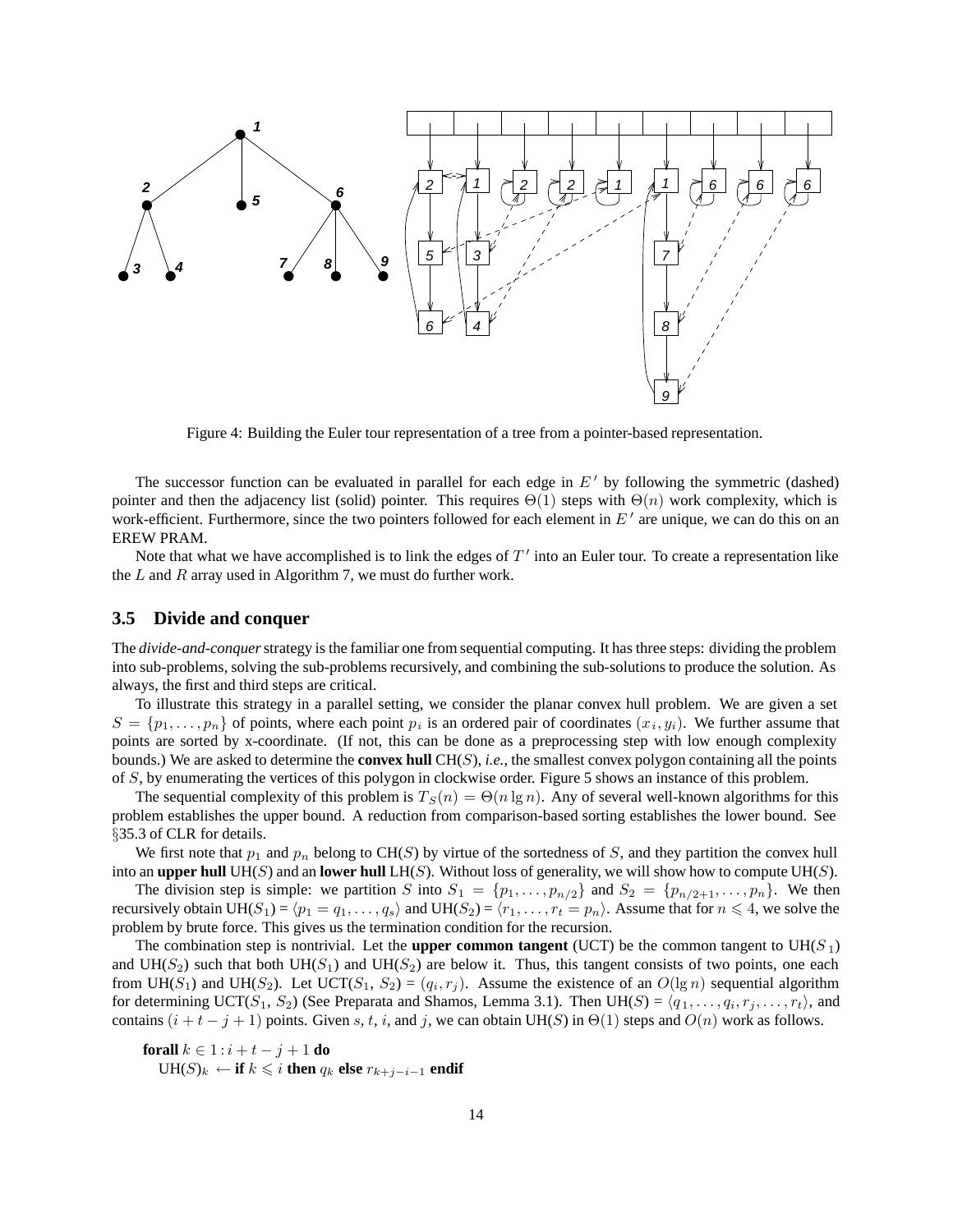

Figure 5: Determining the convex hull of a set of points.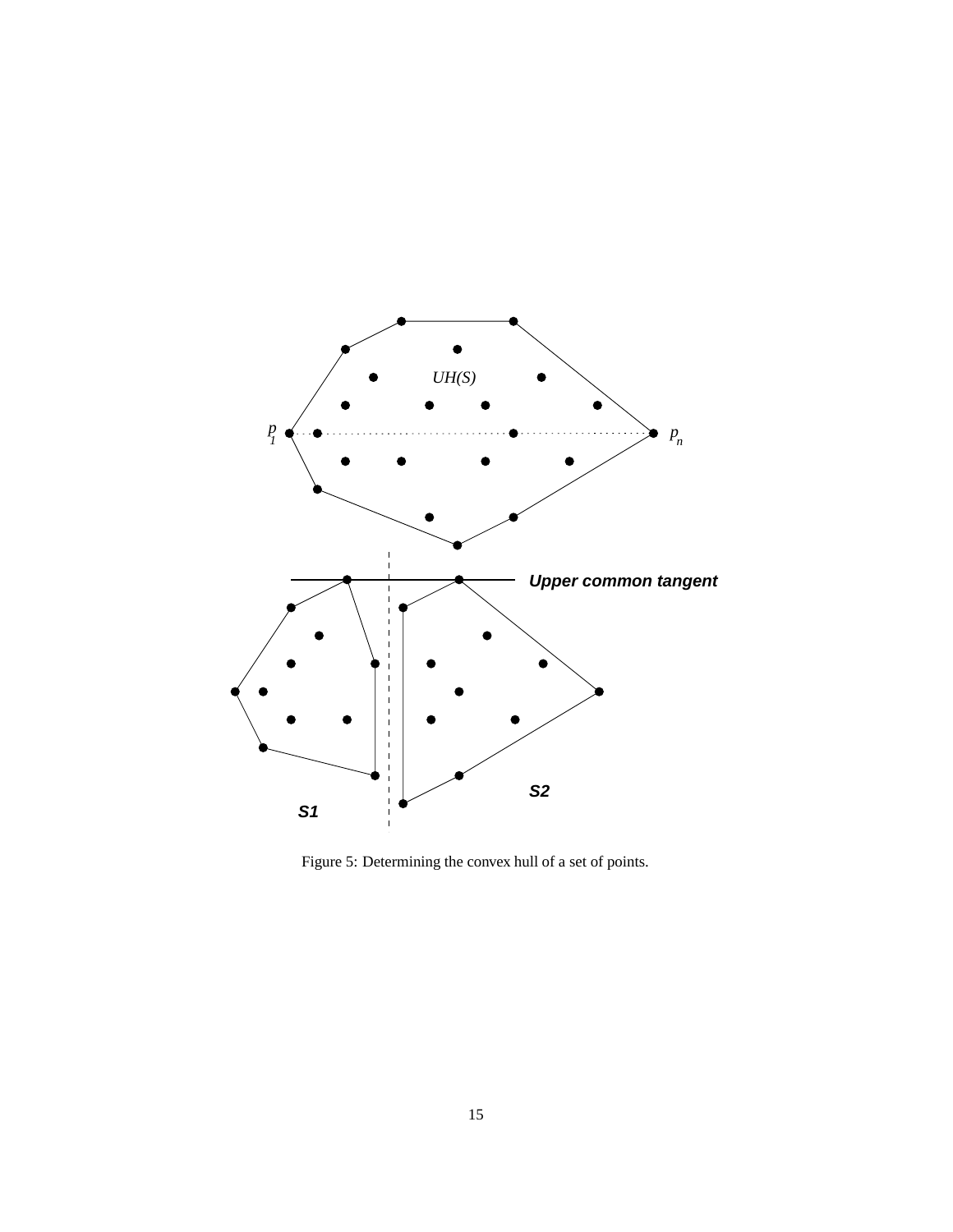**enddo**

This algorithm requires a minimal model of a CREW PRAM. To analyze its complexity, we note that

$$
S(n) = S(n/2) + O(\lg n)
$$
\n(9)

$$
W(n) = 2W(n/2) + O(n)
$$
\n(10)

giving us  $S(n) = O(\lg^2 n)$  and  $W(n) = O(n \lg n)$ .

#### **3.6 Symmetry breaking**

The technique of *symmetry breaking* is used in PRAM algorithms to distinguish between identical-looking elements. This can be deterministic or probabilistic. We will study a randomized algorithm (known as the **random mate** algorithm) to determine the connected components of an undirected graph as an illustration of this technique. See §30.5 of CLR for an example of a deterministic symmetry breaking algorithm.

Let  $G = (V, E)$  be an undirected graph. We say that edge  $(u, v)$  hits vertices u and v. The *degree* of a vertex v is the number of edges that hit v. A *path* from  $v_1$  to  $v_k$  (denoted  $v_1 \leadsto v_k$ ) is a sequence of vertices  $(v_1, \ldots, v_k)$  such that  $(v_i, v_{i+1}) \in E$  for  $1 \leq i < k$ . A *connected subgraph* is a subset U of V such that for all  $u, v \in U$  we have  $u \rightsquigarrow v$ .<br>A *connected component* is a maximal connected subgraph. A *supervertex* is a directed rooted tree A *connected component* is a maximal connected subgraph. A *supervertex* is a directed rooted tree data structure used to represent a connected subgraph. We use the standard disjoint-set conventions of edges directed from children to parents and self-loops for roots to represent supervertices.

We can find connected components optimally in a sequential model using depth-first search. Thus,  $T_S(V, E)$  $O(V + E)$ . Our parallel algorithm will actually be similar to the algorithm in §22.1 of CLR. The idea behind the algorithm is to merge supervertices to get bigger supervertices. In the sequential case, we examine the edges in a predetermined order. For our parallel algorithm, we would like to examine multiple edges at each time step. We break symmetry by arbitrarily choosing the next supervertex to merge, by randomly assigning genders to supervertices. We call a graph edge  $(u, v)$  *live* if u and v belong to different supervertices, and we call a supervertex *live* if at least one live edge hits some vertex of the supervertex. While we still have live edges, we will merge supervertices of opposite gender connected by a live edge. This merging includes a path compression step. When we run out of live edges, we have the connected components.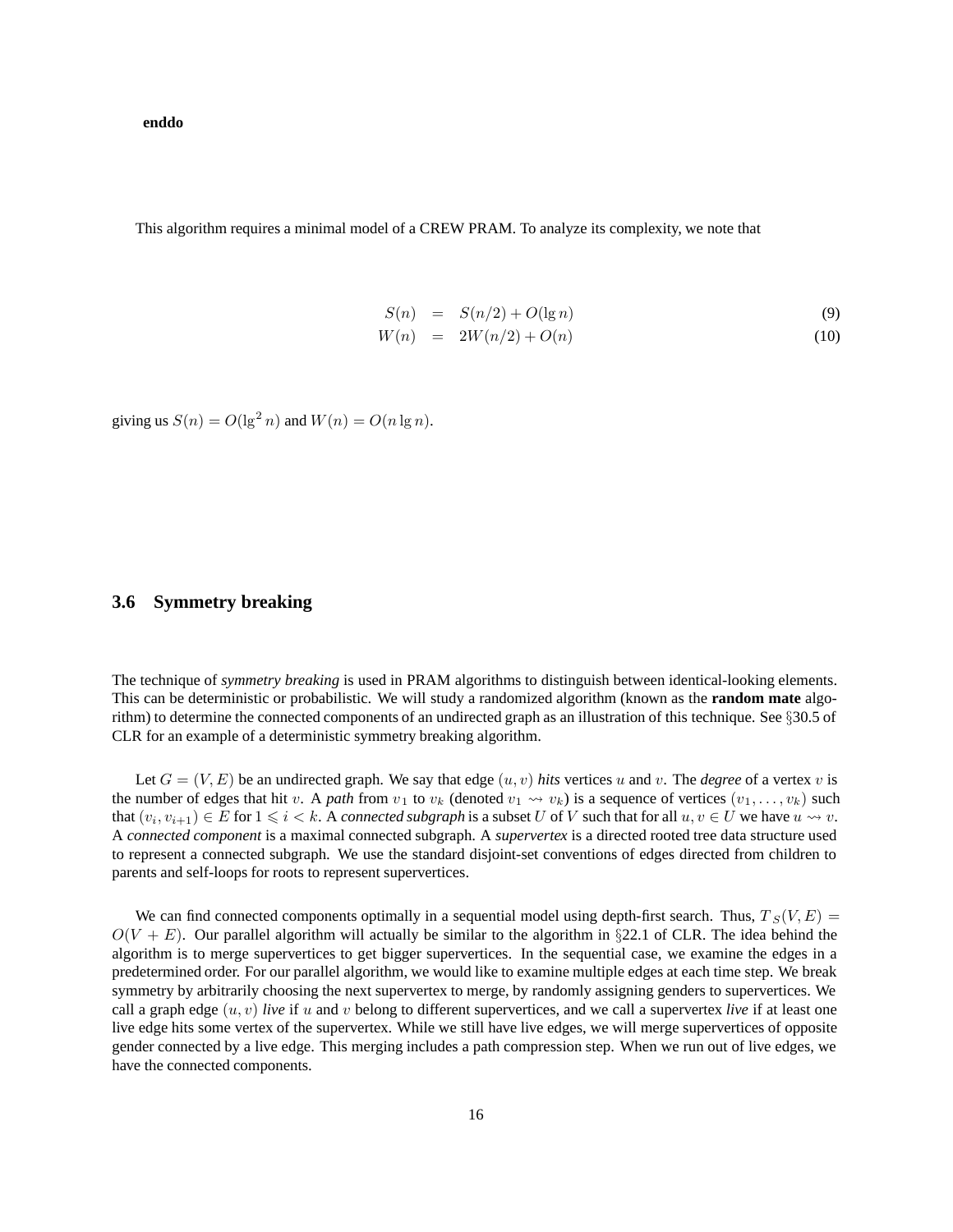

Figure 6: Details of the merging step of Algorithm 8. Graph edges are undirected and shown as dashed lines. Supervertex edges are directed and are shown as solid lines.

```
Algorithm 8 (Random-mate algorithm for connected components)
Input: An undirected graph G = (V, E).
Output: The connected components of G, numbered in the array P[1..|V|].
 1 forall v ∈ V do
 2 parent[v] \leftarrow v3 enddo
 4 while there are live edges in G do
       forall v \in V do
 6 gender[v] = rand({M, F})
       7 enddo
 s forall (u, v) \in E | live(u, v) do<br>if gender[parent[u]] = M and
          if gender[parent[u]] = M and gender[parent[v]] = F then
 10 parent[parent[u]] \leftarrow parent[v]
 11 endif
 \text{if gender}[\text{parent}[v]] = \text{M} \text{ and gender}[\text{parent}[u]] = \text{F} \text{ then}13 parent[parent[v]] \leftarrow parent[u]
 14 endif
 15 enddo
 16 forall v ∈ V do
 17 parent[v] \leftarrow parent[parent[v]]
 18 enddo
 19 endwhile
```
Figure 6 shows the details of the merging step of Algorithm 8. We establish the complexity of this algorithm by proving a succession of lemmas about its behavior.

**Lemma 1** *After each iteration of the outer while-loop, each supervertex is a star (a tree of height zero or one).*

**Proof:** The proof is by induction on the number of iterations executed. Before any iterations of the loop have been executed, each vertex is a supervertex with height zero by the initialization in line 2. Now assume that the claim holds after k iterations, and consider what happens in the  $(k + 1)$ st iteration. Refer to Figure 6. After the **forall** loop in line 8, the height of a supervertex can increase by one, so it is at most two. After the compression step in line 16, the height goes back to one from two.  $\Box$ 

**Lemma 2** *Each iteration of the while-loop takes*  $\Theta(1)$  *steps and*  $O(V + E)$  *work.*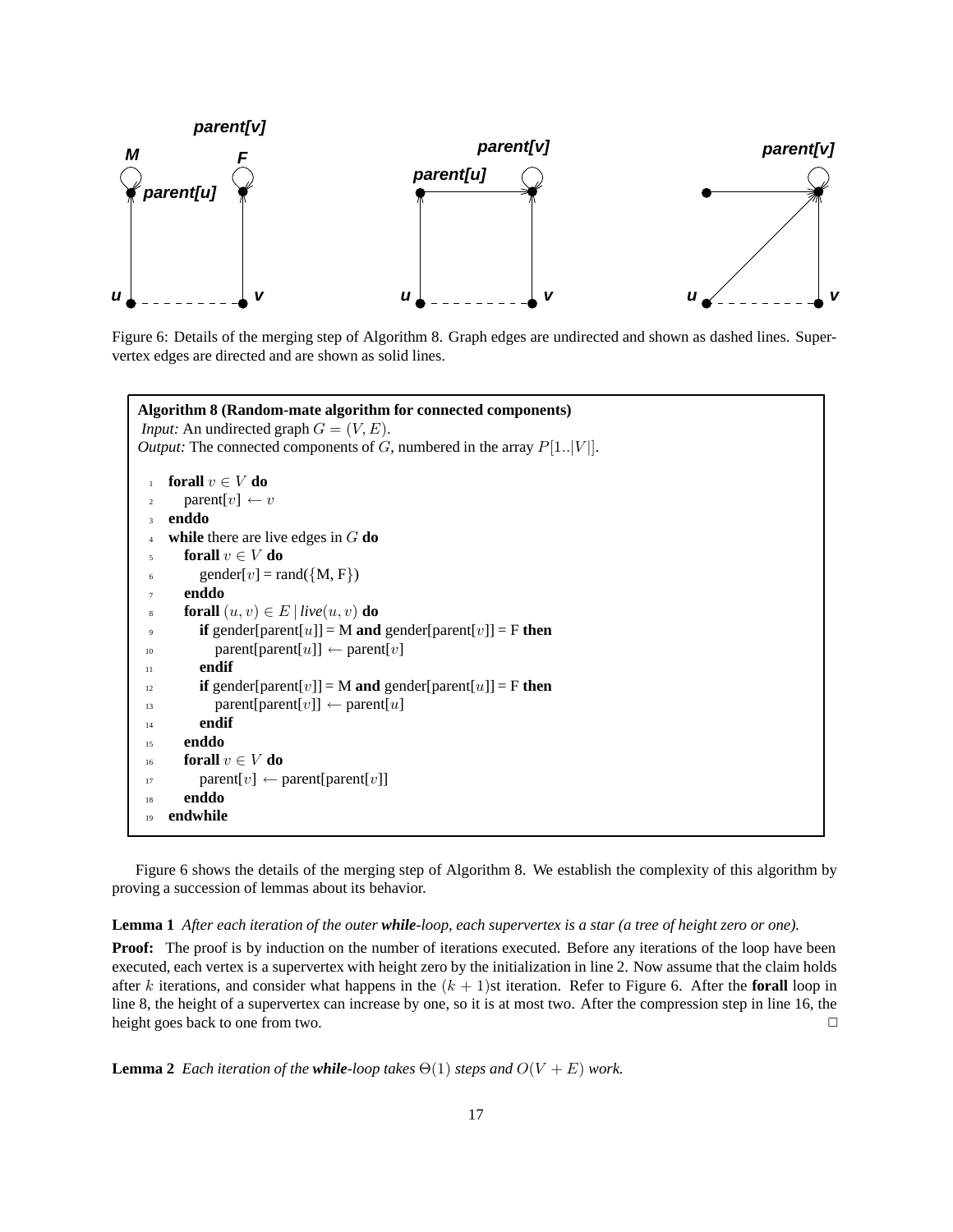**Proof:** This is easy. The only nonobvious part is determining live edges, which can be done in  $\Theta(1)$  steps and  $O(E)$  work. Since each vertex is a star by Lemma 1, edge  $(u, v)$  is live if and only if parent  $[u] \neq$  paren work. Since each vertex is a star by Lemma 1, edge  $(u, v)$  is live if and only if parent $[u] \neq$  parent $[v]$ .

#### **Lemma 3** *The probability that at a given iteration a live supervertex is joined to another supervertex*  $\geq 1/4$ *.*

**Proof:** A live supervertex has at least one live edge. The supervertex will get a new root if and only if its gender is M and it has a live edge to a supervertex whose gender is F. The probability of this is  $\frac{1}{2} \cdot \frac{1}{2} = \frac{1}{4}$ . The probability is at least this since the supervertex may have more than one live edge least this, since the supervertex may have more than one live edge.  $\Box$ 

# **Lemma 4** *The probability that a vertex is a live root after*  $5 \lg |V|$  *iterations of the while-loop is*  $\leq 1/|V|^2$ *.*

**Proof:** By Lemma 3, a live supervertex at iteration i has probability  $\leq \frac{3}{4}$  to remain live after iteration  $i+1$ . Therefore the probability that it is lives after  $5 \lg |V|$  iterations is  $\leq (3)5 \lg |V|$ . The inequal the probability that it is lives after  $5\lg|V|$  iterations is  $\leq (\frac{3}{4})^{5\lg|V|}$ . The inequality follows, since  $\lg(\frac{3}{4})^{5\lg|V|}$  = -2.075 lg |V| and lg  $\frac{1}{\sqrt{2}}$  = -2.08 |V|  $-2.075 \lg |V|$  and  $\lg \frac{1}{|V|^2} = -2 \lg |V|$ .

**Lemma 5** *The expected number of live supervertices after*  $5 \lg |V|$  *iterations*  $\leq 1/|V|$ *.* 

**Proof:** We compute the expected number of live supervertices by summing up the probability of each vertex to be a live root. By Lemma 4, this is  $\leq |V| \cdot \frac{1}{|V|^2} = \frac{1}{|V|}$  $\frac{1}{|V|}$ .

#### **Theorem 3** *With probability at most*  $1/|V|$ *, the algorithm will not have terminated after*  $5\lg |V|$  *iterations.*

**Proof:** Let  $p_k$  be the probability of having k live supervertices after 5 lg |V| iterations. By the definition of expectation, the superior of the property degree of the superior of the superior of the superior of the s the expected number of live supervertices after 5 lg |V| iterations is  $\sum_{k=0}^{|V|} k \cdot p_k$ , and by Lemma 5, this is  $\leq \frac{1}{|V|}$ . Since k and  $p_k$  are all positive,  $\sum_{k=1}^{|V|} p_k \leq \sum_{k=0}^{|V|} k \cdot p_k \leq \frac{1}{|V|}$ . Now, the algorithm terminates when the number of live supervertices is zero. Therefore,  $\sum_{k=1}^{|V|} p_k$  is the probability of still having to work after 5 lg |V| steps.

The random mate algorithm requires a CRCW PRAM model. Concurrent writes occur in the merging step (line 8), since different vertices can have a common parent.

The step complexity of the algorithm is  $O(\lg V)$  with high probability, as a consequence of Theorem 3. The work complexity is  $O((V + E) \lg V)$  by Theorem 3 and Lemma 2. Thus the random mate algorithm is not work-optimal.

A key factor in this algorithm is that paths in supervertices are short (in fact,  $\Theta(1)$ ). This allows the supervertices after merging to be converted back to stars in a single iteration of path compression in line 16. If we used some deterministic algorithm to break symmetry, we would not be able to guarantee short paths. We would have multiple supervertices and long paths within supervertices, and the step complexity of such an algorithm would be  $O(\lg^2 V)$ . There is a deterministic algorithm due to Shiloach and Vishkin that avoids this problem by not doing complete path compression at each step. Instead, it maintains a complicated set of invariants that insure that the supervertices left when the algorithm terminates truly represent the connected components.

## **4 A tour of data-parallel algorithms**

In this section, we present a medley of data-parallel algorithms for some common problems.

#### **4.1 Basic scan-based algorithms**

A number of useful building blocks can be constructed using the scan operation as a primitive. In the following examples, we will use both zero-based and one-based indexing of arrays. In each case, be sure to calculate step and work complexities and the minimum PRAM model required.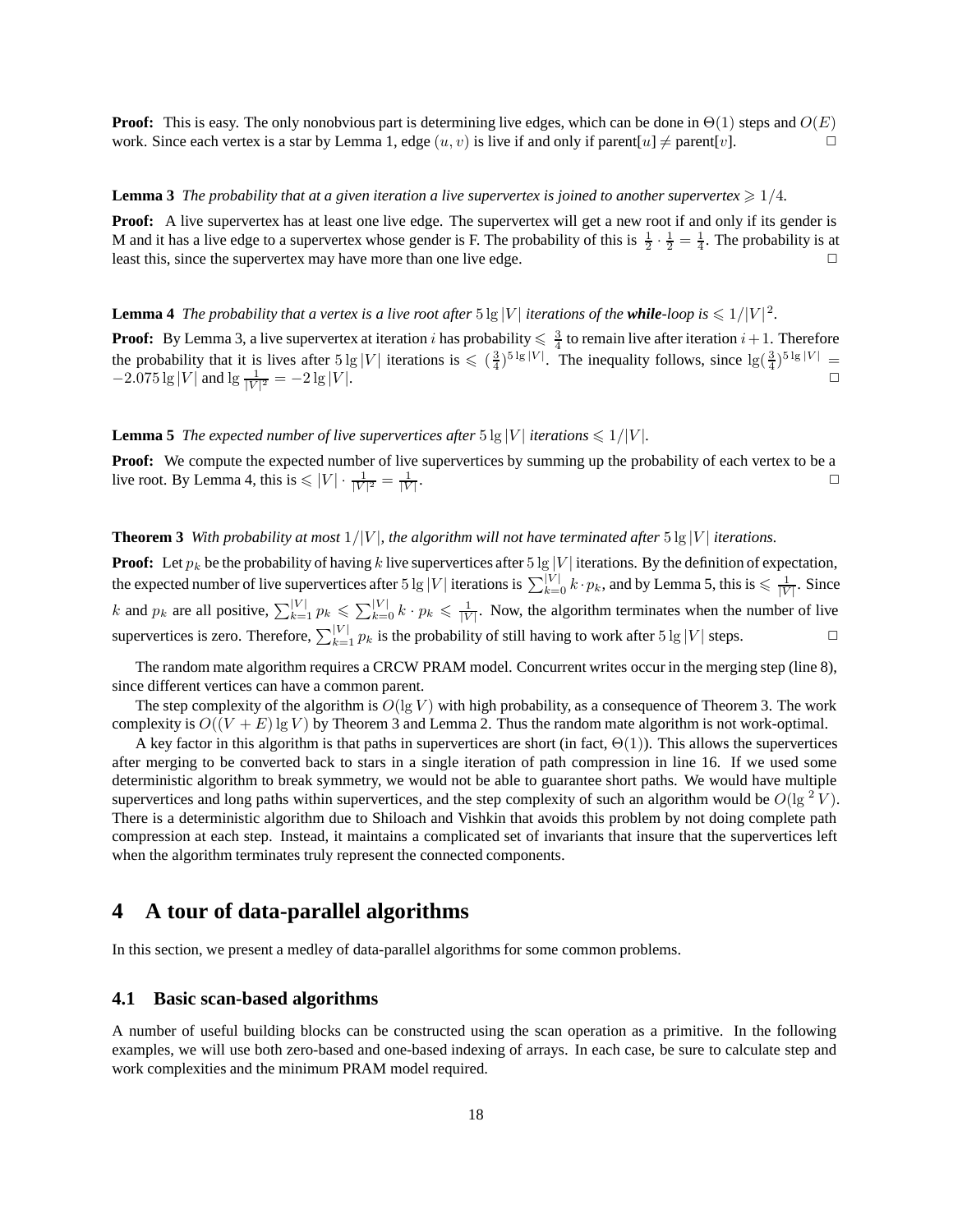**Enumerate** The **enumerate** operation takes a Boolean vector and numbers its **true** elements, as follows.

**sequenceinteger**  ENUMERATE(**sequenceboolean**  Flag)

- 
- 1 **forall**  $i \in 1$  : #Flag **do**<br>2 **V**[i] ← **if** Flag[i] **the** <sup>2</sup> V[i] ← **if** Flag[i] **then** 1 **else** 0 **endif**
- <sup>3</sup> **enddo**
- <sup>4</sup> **return** SCAN(V, +)

| $Flag =$ true true false true false false true                       |  |  |  |  |
|----------------------------------------------------------------------|--|--|--|--|
| $V =$ 1 1 0 1 0 0 1                                                  |  |  |  |  |
| Result = $\boxed{1}$ $\boxed{2}$ $\boxed{3}$ $\boxed{3}$ $\boxed{4}$ |  |  |  |  |

**Copy** The **copy** (or **distribute**) operation copies an integer value across an array.

**sequenceinteger**  COPY(**integer** v, **integer** n)

- 1 **forall**  $i \in 1 : n$  **do**<br>2  $V[i] \leftarrow$  **if**  $i = 1$  $V[i] \leftarrow$  **if**  $i = 1$  **then** v **else** 0 **endif**
- <sup>3</sup> **enddo**
- <sup>4</sup> **return** SCAN(V, +)

 $v = 5$ <br> $n = 7$  $\begin{array}{ccc} n = & 7 \\ V = & 5 \;\; 0 \;\; 0 \;\; 0 \;\; 0 \;\; 0 \;\; 0 \end{array}$  $V =$  5000000<br>
Result = 5555555 Result =  $5\,5\,5\,5\,5\,5\,5$ 

**Pack** The **pack** operation takes a vector A of values and a Boolean vector F of flags, and returns a vector containing only those elements of A whose corresponding flags are **true**.

 $sequence(T)$   $PACK$ (**sequence** $(T)$  A, **sequence** $(boolean)$  F)

```
P \leftarrow ENUMERATE(F)c for all i \in 1: \#F do if F[i] then
if F[i] then<br>a R[P[i]] \leftarrow4 R[P[i]] \leftarrow A[i]<br>5 endif
       5 endif
6 enddo
return R[1 : P[\#F]]
```

|  |                        |  | $A =$ $\bullet$ $\diamond$ $\circ$ $\bullet$ $\bullet$ $\bullet$ $\bullet$ |  |
|--|------------------------|--|----------------------------------------------------------------------------|--|
|  |                        |  | $F =$ true true false true false false true                                |  |
|  |                        |  | $P = \begin{bmatrix} 1 & 2 & 2 & 3 & 3 & 3 & 4 \end{bmatrix}$              |  |
|  | $R =$ 4 $\diamond$ 4 4 |  |                                                                            |  |
|  |                        |  |                                                                            |  |

**Split** The **split** operation takes a vector A of values and a Boolean vector F of flags, and returns a vector with the elements with **false** flags moved to the bottom and the elements with **true** flags moved to the top.

 $sequence(T)$  SPLIT(**sequence** $\langle T \rangle$  A, **sequence** $\langle$ **boolean**  $\rangle$  F)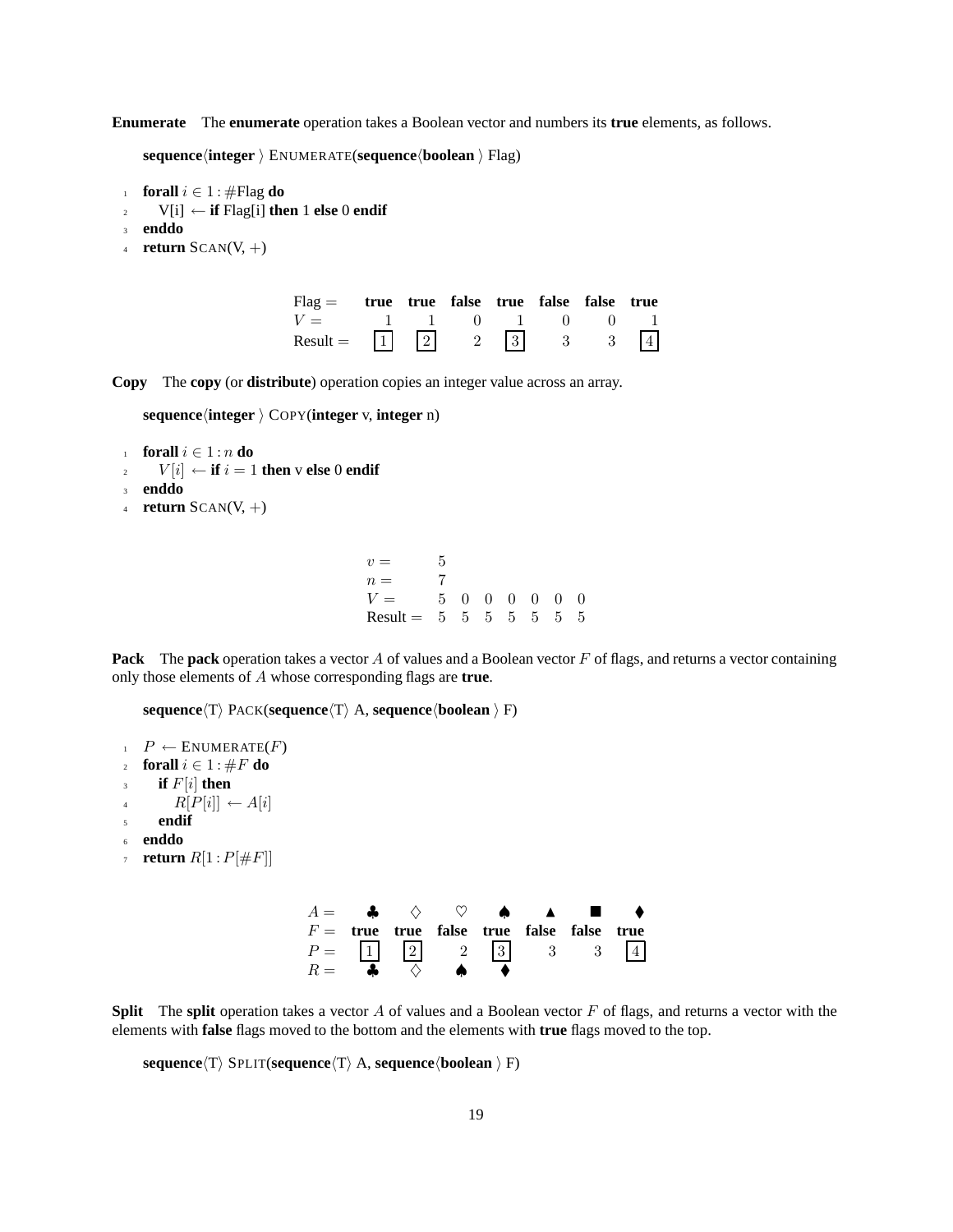```
1 Down \leftarrow ENUMERATE(not (F))
P \leftarrow ENUMERATE(F)
3 forall i \in 1 : #F do<br>4 Index [i] ← if F[i]
        4 Index[i] ← if F[i] then P[i] + Down[#F] else Down[i] endif
5 enddo
    forall i \in 1: \#F do
        R[Index[i]] \leftarrow A[i]8 enddo
    9 return R
                                        A = \clubsuit \diamondsuit \diamondsuit \diamondsuit \spadesuit \spadesuit \spadesuit \spadesuitF = true true false true false false true<br>Down = 0 0 1 1 1 2 2
                                        Down = 0 0 \begin{array}{ccc} 1 & 1 & 2 & 3 \\ \text{Index} & 4 & 5 & 1 & 6 & 2 \end{array}Index = \begin{array}{ccccccccc} 4 & 5 & 1 & 6 & 2 & 3 & 7 \\ R & & \heartsuit & \bullet & \bullet & \bullet & \bullet & \bullet \end{array}
```
 $R = \nabla$  **a i**  $\clubsuit$   $\diamondsuit$   $\spadesuit$ This parallel **split** can be used as the core routine in a parallel radix sort. Note that **split** is stable: this is critical.

#### **4.2 Parallel lexical analysis**

Our final example is a parallel lexical analyzer that we implement using scans. The problem is that of breaking a string over some alphabet into tokens corresponding to the lexical structure specified by a regular language and recognized by a deterministic finite automaton (DFA). Recall that, formally, a DFA M is the 5-tuple  $M = (S, \Sigma, \delta, q_0, F)$ , where S is a set of states,  $\Sigma$  is the input alphabet,  $\delta : S \times \Sigma \to S$  is the transition function,  $q_0 \in S$  is the initial state, and  $F \subseteq S$  is the set of final states. The use of scans in this example is interesting in that the binary associative operator used (function composition) is noncommutative.

Consider the family of functions  $\{f_i : S \to S \mid i \in \Sigma\}$ , where  $f_i(s) = \delta(s, i)$ . That is, the function  $f_i$  describes the action of the DFA  $M$  on input symbol  $i$ ; or, put another way, each input symbol is encoded as a function. Observe that the family of functions  $\{f_i\}$  form a partition of  $\delta$ . In fact, they are precisely the columns of the transition table of the DFA. We can represent each  $f_i$  as a one-dimensional array of states indexed by states. Since function composition is a binary associative operator, we can define a scan based on it, and this is the key to this algorithm. The composition of functions represented as arrays can be accomplished by replacing every entry of one array with the result of using that entry to index into the other array.

#### **Algorithm 9 (Parallel lexical analysis)**

*Input:* A DFA  $M = (S, \Sigma, \delta, q_0, F)$ , input sequence  $\rho \in \Sigma^*$ . *Output:* Tokenization of ρ.

- 1. Replace each symbol i of the input sequence  $\rho$  with the array representation of  $f_i$ . Call this sequence  $\phi$ .
- 2. Perform a scan of  $\phi$  using function composition as the operator. This scan replaces symbol  $\rho_i$  of the original input sequence with a function  $q_i$  that represents the state-to-state transition function for the prefix  $\rho_1 \dots \rho_i$  of the sequence. Note that we need a CREW PRAM to execute this scan (why?).
- 3. Create the sequence  $\psi$  where  $\psi_i = g_i(q_0)$ . That is, use the initial state of the DFA to index each of these arrays. Now we have replaced each symbol by the state the DFA would be in after consuming that symbol. The states that are in the set of final states demarcate token boundaries.

A sequential algorithm for lexical analysis on an input sequence of n symbols has complexity  $T_S(n) = \Theta(n)$ . The parallel algorithm has step complexity  $\Theta(\lg n)$  and work complexity  $O(n|S|)$ . Thus the parallel algorithm is faster but not work-efficient.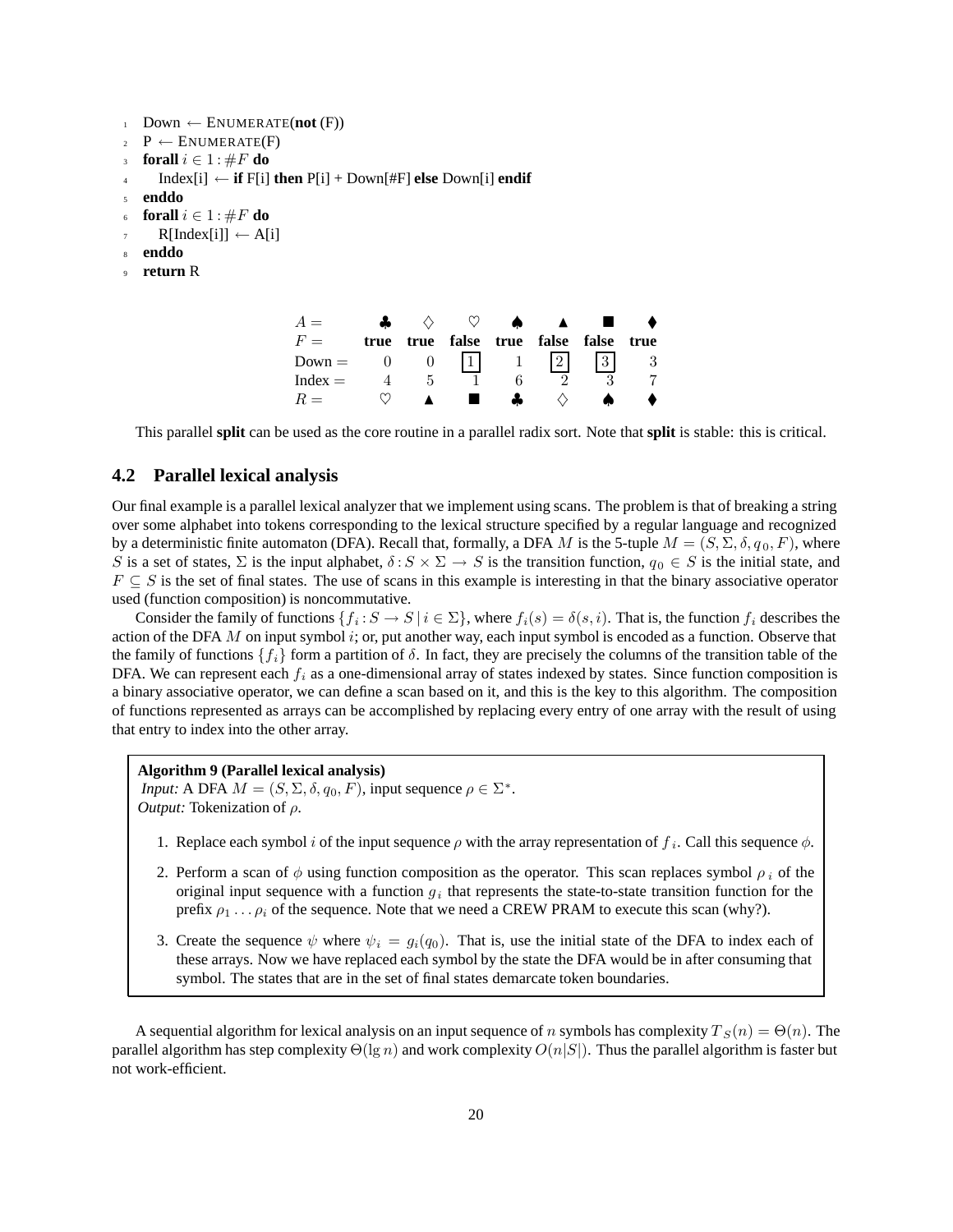## **5 The relative power of PRAM models**

We say that a PRAM model P is *more powerful* than another PRAM model Q if an algorithm with step complexity  $S(n)$  on model Q has step complexity  $O(S(n))$  on model P. We show that the ability to perform concurrent reads and writes allows us to solve certain problems faster, and then we quantify just how much more powerful the CREW and CRCW models are compared to the EREW model.

#### **5.1 The power of concurrent reads**

How long does it take for  $p$  processors of an EREW PRAM to read a value in shared memory? There are two possible ways for the  $p$  processors to read the shared value. First, they can serially read the value in round robin fashion in  $O(p)$  time. Second, processors can replicate the value as they read it, so that a larger number of processors can read it in the next round. If each processor makes one copy of the value as it reads it, the number of copies doubles at each round, and  $O(\lg p)$  time suffices to make the value available to the p processors.

The argument above is, however, only an upper bound proof. We now give a lower bound proof, *i.e.*, an argument that  $\Omega(\lg p)$  steps are *necessary*. Suppose that as each processor reads the value, it sequentially makes k copies, where k can be a function of p. Then the number of copies grows by a factor of  $k(p)$  at each round, but each round takes  $k(p)$  time. The number of rounds needed to replicate the value p-fold is  $\lg p / \lg k$ , and the total time taken is  $\lg p \cdot \frac{k}{\lg k}$ . This is asymptotically greater than  $\lg p$  unless  $\frac{k}{\lg k} = \Theta(1)$ , *i.e.*, *k* is a constant. This means that it is no good trying to make more copies sequentially at each round. The best we can do is to make a constant n gives us the desired  $\Omega(\lg p)$  bound. A replication factor of  $k = 2$  gives us the smallest constant, but any constant value of  $k$  will suffice for the lower bound argument.

#### **5.2 The power of concurrent writes**

To show the power of concurrent writes, we reconsider the problem of finding the maximum elements of the sequence  $X = \langle x_1, \ldots, x_n \rangle$ . We have seen one solution to this problem before using the binary tree technique. That resulted in a work-efficient algorithm for an EREW PRAM, with work complexity  $\Theta(n)$  and step complexity  $\Theta(\lg n)$ . Can we produce a CRCW algorithm with lower step complexity? The answer is yes, as shown by the following algorithm.

```
Algorithm 10 (Common-CRCW or Arbitrary-CRCW algorithm for maximum finding)
Input: A sequence X of n elements.
Output: A maximum element of X.
  i integer M[1..n], B[1..n, 1..n]<br>
forall i \in 1:n do
  forall i \in 1:n do<br>M[i] \leftarrow 1\frac{3}{4} enddo
     4 enddo

        forall j \in 1 : n do
  n B[i, j] ← if X_i \ge X_j then 1 else 0 endif
        8 enddo
  9 enddo
 10 forall i \in 1 : n do<br>11 forall j \in 1 : n11 forall j \in 1 : n do<br>if not B[i, j] th
 if not B[i, j] then<br>M[i] \leftarrow 0<sup>13</sup> M[i] \leftarrow 0<br><sup>14</sup> endif
            endif
 15 enddo
 16 enddo
```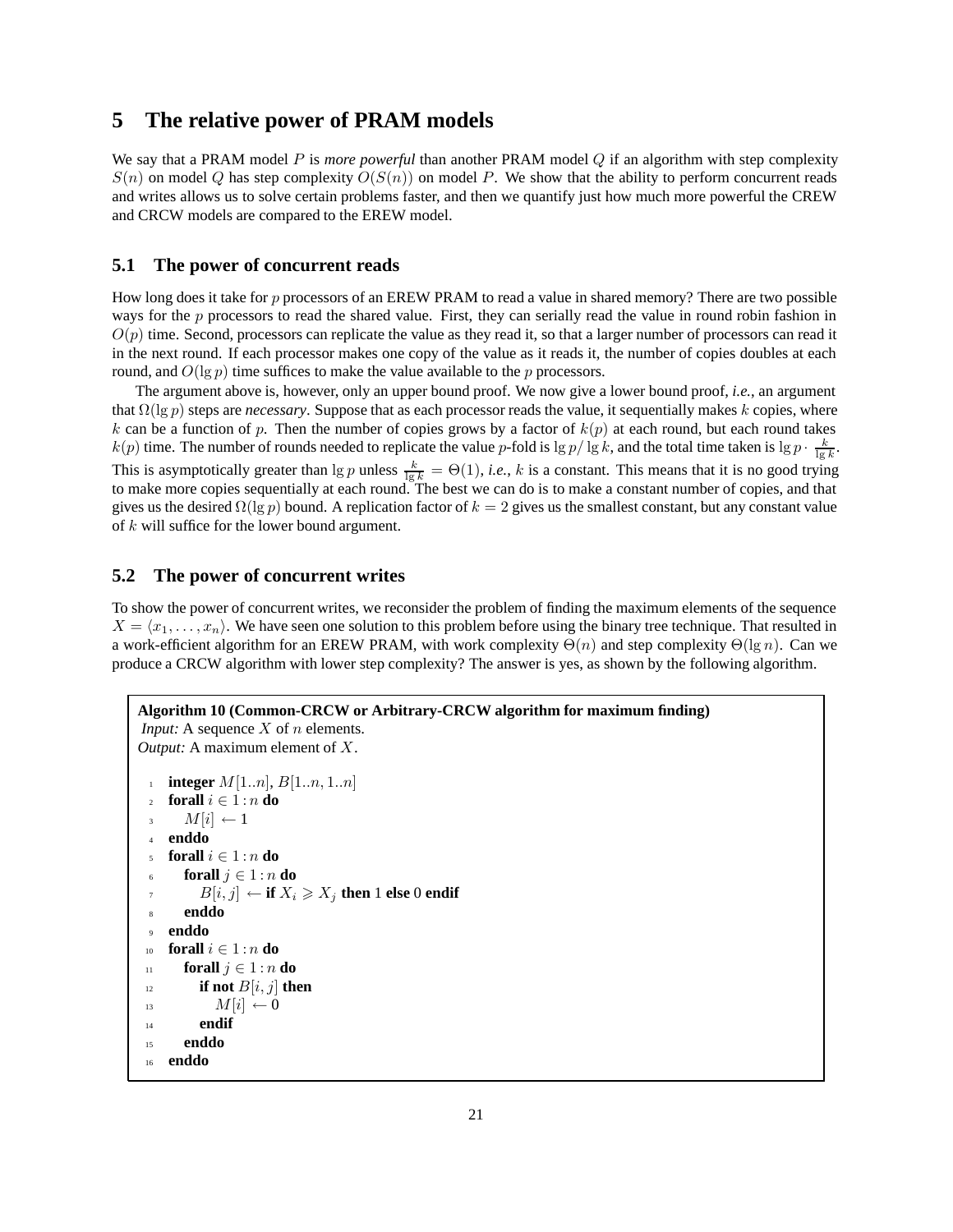It is easy to verify that  $M[i]=1$  at the end of this computation if and only if  $X_i$  is a maximum element. Analysis of this algorithm reveals that  $S(n) = \Theta(1)$  but  $W(n) = \Theta(n^2)$ . Thus the algorithm is very fast but far indeed from being work efficient. However, we may cascade this algorithm with the sequential maximum reduction algorithm or the EREW PRAM maximum reduction algorithm to obtain a work efficient CRCW PRAM algorithm with  $S(n)$  =  $\Theta(\lg \lg n)$  step complexity. This is optimal for the Common and Arbitrary CRCW model. Note that a trivial workefficient algorithm with  $S(n) = \Theta(1)$  exists for maximum value problem in the Combining-CRCW model, which demonstrates the additional power of this model.

The  $\Theta(1)$  step complexity for maximum in CRCW models is suspicious, and points to the lack of realism in the CRCW PRAM model. Nevertheless, a bit-serial maximum reduction algorithm based on ideas like the above but employing only single-bit concurrent writes (i.e. a wired "or" tree), has proved to be extremely fast and practical in a number of SIMD machines. The CRCW PRAM model can easily be used to construct completely unrealistic parallel algorithms, but it remains important because it has also led to some very practical algorithms.

#### **5.3 Quantifying the power of concurrent memory accesses**

The CRCW PRAM model assumes that any number of simultaneous memory accesses to the same location can be served in a single timestep. A real parallel machine will clearly never be able to do that. The CRCW model may be a powerful model for algorithm design, but it is architecturally implausible. We will try to see how long it takes an EREW PRAM to simulate the concurrent memory accesses of a CRCW PRAM. Specifically, we will deal with concurrent writes under a priority strategy. We assume the following lemma without proof.

**Lemma 6 (Cole 1988)** *A* p-processor EREW PRAM can sort p elements in  $\Theta(\lg p)$  steps.

Based on this lemma, we can prove the following theorem.

**Theorem 4** *<sup>A</sup>* <sup>p</sup>*-processor EREW PRAM can simulate a* <sup>p</sup>*-processor Priority CRCW PRAM with* Θ(lg <sup>p</sup>) *slowdown.*

**Proof:** In fact, all we will show is a simulation that guarantees  $O(\lg p)$  slowdown. The  $\Omega(\lg p)$  lower bound does hold, but establishing it is beyond the scope of this course. See Chapter 10 of JáJá if you are interested.

Assume that the CRCW PRAM has p processors  $P_1$  through  $P_p$  and m memory locations  $M_1$  through  $M_m$ , and that the EREW PRAM has the same number of processors but  $O(p)$  extra memory locations. We will show how to simulate on the EREW PRAM a CR or CW step in which processor  $P_i$  accesses memory location  $M_j$ . In our simulation, we will use an array T to store the pairs  $(j, i)$ , and an array S to record the processor that finally got the right to access a memory location.

The following code describes the simulation.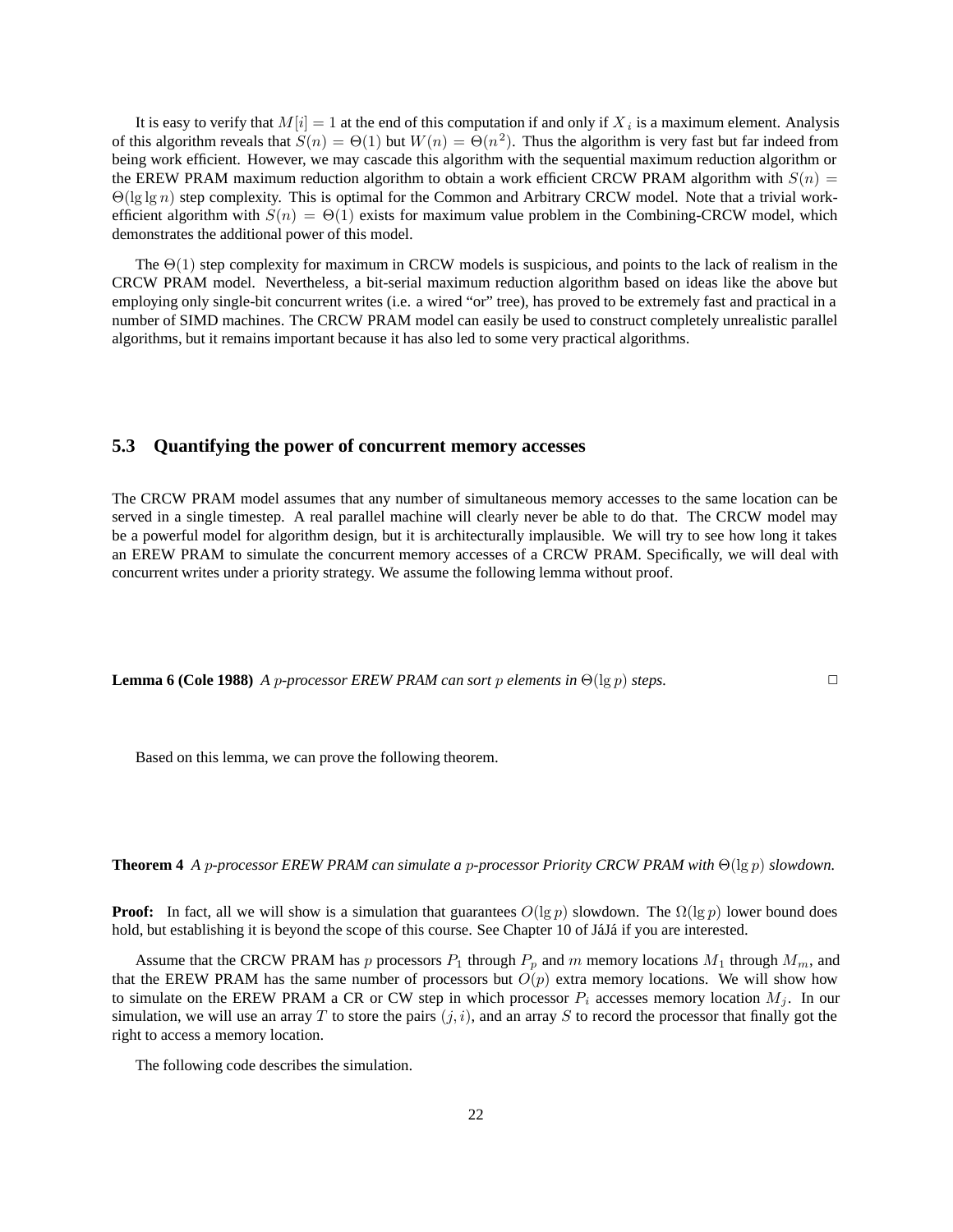| $Processor =$                |       |                                         |  |
|------------------------------|-------|-----------------------------------------|--|
| Memory location accessed $=$ |       |                                         |  |
| Value written $=$            |       | Q                                       |  |
| $T =$                        |       | $(3,1)$ $(3,2)$ $(7,3)$ $(3,4)$ $(7,5)$ |  |
| Sorted $T=$                  | (3,1) | $(3,2)$ $(3,4)$ $(7,3)$ $(7,5)$         |  |
| $S =$                        |       |                                         |  |
|                              |       |                                         |  |

Figure 7: Illustration of the simulation of a concurrent write by a five-processor EREW PRAM. Processor  $P_1$  succeeds in writing the value 6 into memory location  $M_3$ , and processor  $P_3$  succeeds in writing the value 9 into memory location  $M_7$ .

| Algorithm 11 (Simulation of Priority CRCW PRAM by EREW PRAM)<br><i>Input:</i> A CRCW memory access step, in which processor $P_i$ reads/writes shared memory location $M_i$ , with<br>$i \in 1$ : p and $j \in 1$ : m. For a read step, $P_i$ gets the value stored at $M_i$ . For a write step, the value<br>written to $M_i$ is the value being written by processor $P_k$ , where $k = \min\{i \mid P_i$ writes $M_i\}$ .<br><i>Output:</i> A simulation of the CRCW step on an EREW PRAM with p processors and $m + p$ shared memory |  |  |  |  |  |  |
|------------------------------------------------------------------------------------------------------------------------------------------------------------------------------------------------------------------------------------------------------------------------------------------------------------------------------------------------------------------------------------------------------------------------------------------------------------------------------------------------------------------------------------------|--|--|--|--|--|--|
| locations.                                                                                                                                                                                                                                                                                                                                                                                                                                                                                                                               |  |  |  |  |  |  |
| <b>forall</b> $i \in 1 : p$ do<br>$\mathbf{1}$                                                                                                                                                                                                                                                                                                                                                                                                                                                                                           |  |  |  |  |  |  |
| Processor $P_i$ writes the pair $(j, i)$ into $T[i]$<br>$\mathfrak{D}$                                                                                                                                                                                                                                                                                                                                                                                                                                                                   |  |  |  |  |  |  |
| enddo<br>$\mathbf{3}$                                                                                                                                                                                                                                                                                                                                                                                                                                                                                                                    |  |  |  |  |  |  |
| Sort T first on j's and then on i's.                                                                                                                                                                                                                                                                                                                                                                                                                                                                                                     |  |  |  |  |  |  |
| <b>forall</b> $k \in 1:p$ <b>do</b><br>5                                                                                                                                                                                                                                                                                                                                                                                                                                                                                                 |  |  |  |  |  |  |
| Processor $P_1$ reads $T[1] = (j_1, i_1)$ and sets $S[i_1]$ to 1. For $k > 1$ , processor $P_k$ reads<br>6                                                                                                                                                                                                                                                                                                                                                                                                                               |  |  |  |  |  |  |
| $T[k] = (j_k, i_k)$ and $T_{k-1} = [j_{k-1}, i_{k-1}]$ and sets $S[i_k]$ to 1 if $j_k \neq j_{k-1}$ and to 0 otherwise.                                                                                                                                                                                                                                                                                                                                                                                                                  |  |  |  |  |  |  |
| enddo<br>$\tau$                                                                                                                                                                                                                                                                                                                                                                                                                                                                                                                          |  |  |  |  |  |  |
| <b>forall</b> $i \in 1 : p$ do<br>8                                                                                                                                                                                                                                                                                                                                                                                                                                                                                                      |  |  |  |  |  |  |
| For CW, processor $P_i$ writes its value to $M_i$ if $S[i] = 1$ .<br>$\overline{9}$                                                                                                                                                                                                                                                                                                                                                                                                                                                      |  |  |  |  |  |  |
| For CR, processor $P_i$ reads the value in $M_i$ if $S[i] = 1$ and duplicates the value for the other<br>10                                                                                                                                                                                                                                                                                                                                                                                                                              |  |  |  |  |  |  |
| processors in $O(\lg p)$ time.                                                                                                                                                                                                                                                                                                                                                                                                                                                                                                           |  |  |  |  |  |  |
| enddo<br>11                                                                                                                                                                                                                                                                                                                                                                                                                                                                                                                              |  |  |  |  |  |  |

Line 1 takes  $\Theta(1)$  steps. By Lemma 6, line 4 takes  $\Theta(\lg p)$  steps. Line 5 again takes  $\Theta(1)$  steps, and line 8 takes  $Θ(1)$  steps for a concurrent write access and  $O(\lg p)$  steps for a concurrent read access. Thus the simulation of the CRCW step runs in  $O(\lg p)$  EREW steps.

Figure 7 shows an example of this simulation.  $\Box$ 

### **5.4 Relating the PRAM model to practical parallel computation**

The PRAM model is often criticized because, in practice, it can not be implemented to scale in the number of processors  $p$ , as the model suggests. The principal problem is the PRAM assumption of constant latency for parallel memory references, independent of p.

A simple argument shows us why this is ultimately impossible. Each processor and memory location must occupy some physical space in an actual implementation. No matter how we pack  $\Omega(p)$  processors and  $\Omega(p)$  memory locations into a sphere, at least some pairs of memory locations and processors will be separated by a distance of  $\Omega(\sqrt[n]{p})$ . Speedof-light considerations then set a lower bound for communication between such pairs, and hence latency can not be independent of p.

In fact a similar argument can be used to show that as we increase memory size, we also cannot implement the constant-time memory access assumed in the basic sequential RAM model. This very real limitation has motivated the